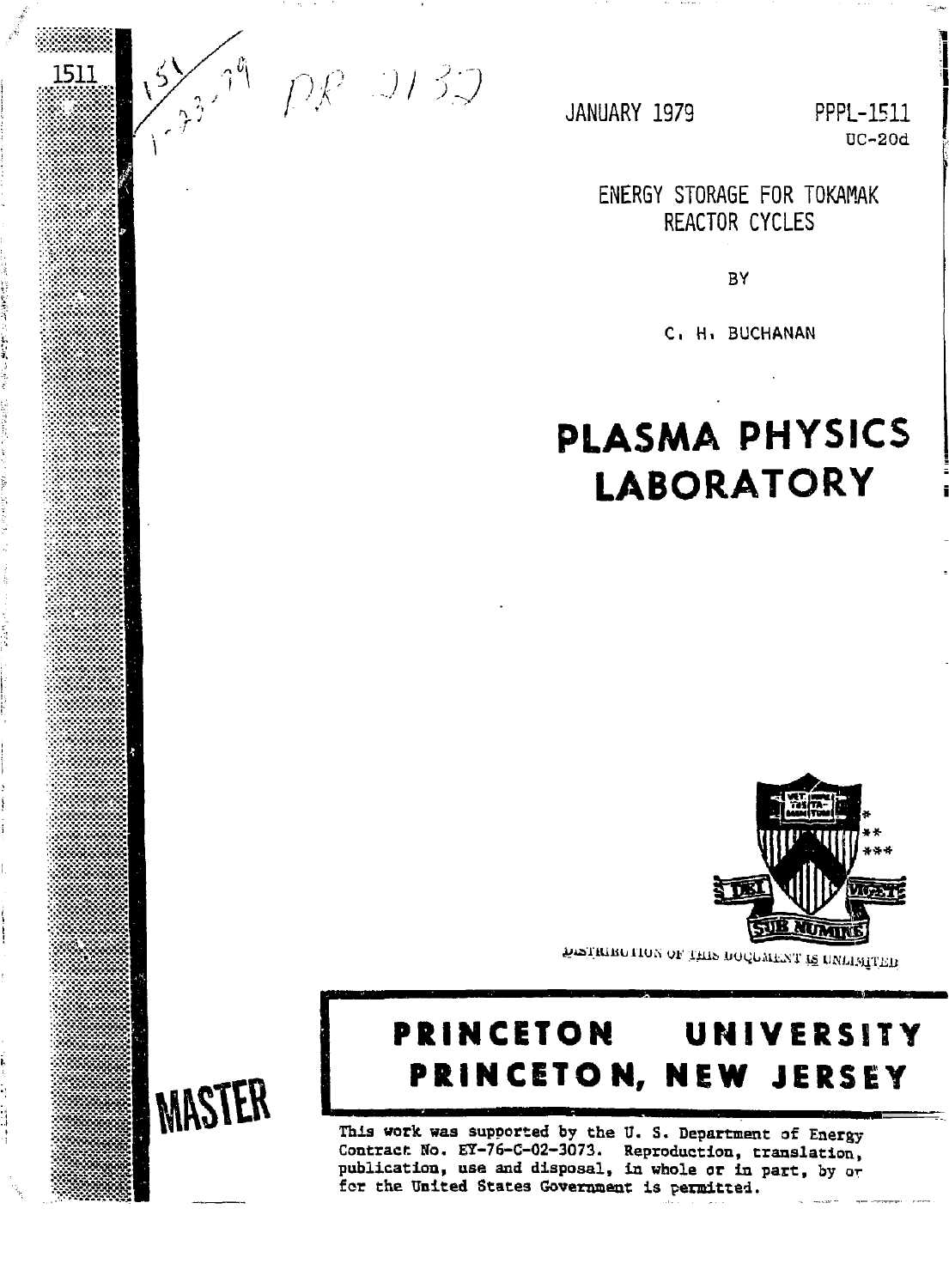### $\mathcal{A}$  and  $\mathcal{A}$  are the set of the set of the set of the set of the set of the set of the set of the set of the set of the set of the set of the set of the set of the set of the set of the set of the set of the set

The State of Carolina and Party  $\sim$  0.000  $\mu$  m and  $\sim$  0.000  $\mu$  m and 0.000  $\mu$  m and 0.000  $\mu$  m and 0.000  $\mu$  m and 0.000  $\mu$  m and 0.000  $\mu$  m and 0.000  $\mu$  m and 0.000  $\mu$ 

## $\label{eq:2.1} \mathcal{L}^{\mathcal{A}}_{\mathcal{A}}=\mathcal{L}^{\mathcal{A}}_{\mathcal{A}}\left(\mathcal{A}^{\mathcal{A}}_{\mathcal{A}}\right)=\mathcal{L}^{\mathcal{A}}_{\mathcal{A}}\left(\mathcal{A}^{\mathcal{A}}_{\mathcal{A}}\right)$

a para proposition of the contract of the contract of a structure of the contract of the contract of the date of the theory and the state theory of the annual state advertise of the state of  $\mathcal{L}^{\mathcal{L}}(\mathcal{L}^{\mathcal{L}})$  , where  $\mathcal{L}^{\mathcal{L}}(\mathcal{L}^{\mathcal{L}})$  $\mathcal{L}^{\mathcal{L}}$  and  $\mathcal{L}^{\mathcal{L}}$  are the set of the final set of the set of the  $\mathcal{L}^{\mathcal{L}}$ and the model of the company and also the field to the field of the part of the second and the community of the state of the problems and restructures plus one and the state of the company of the state of the state of the state of the state of the state of the  $\beta$  , where  $\beta$  is the second of the set of the set of the second  $\beta$  $\mathcal{A}=\{x_1,\ldots,x_n\}$  , where  $\mathcal{A}=\{x_1,\ldots,x_n\}$  $\mathcal{O}(\mathcal{O}(\log n))$  . The set of  $\mathcal{O}(\log n)$ and the construction of the development of the service and the service of the service and the service of the service of the service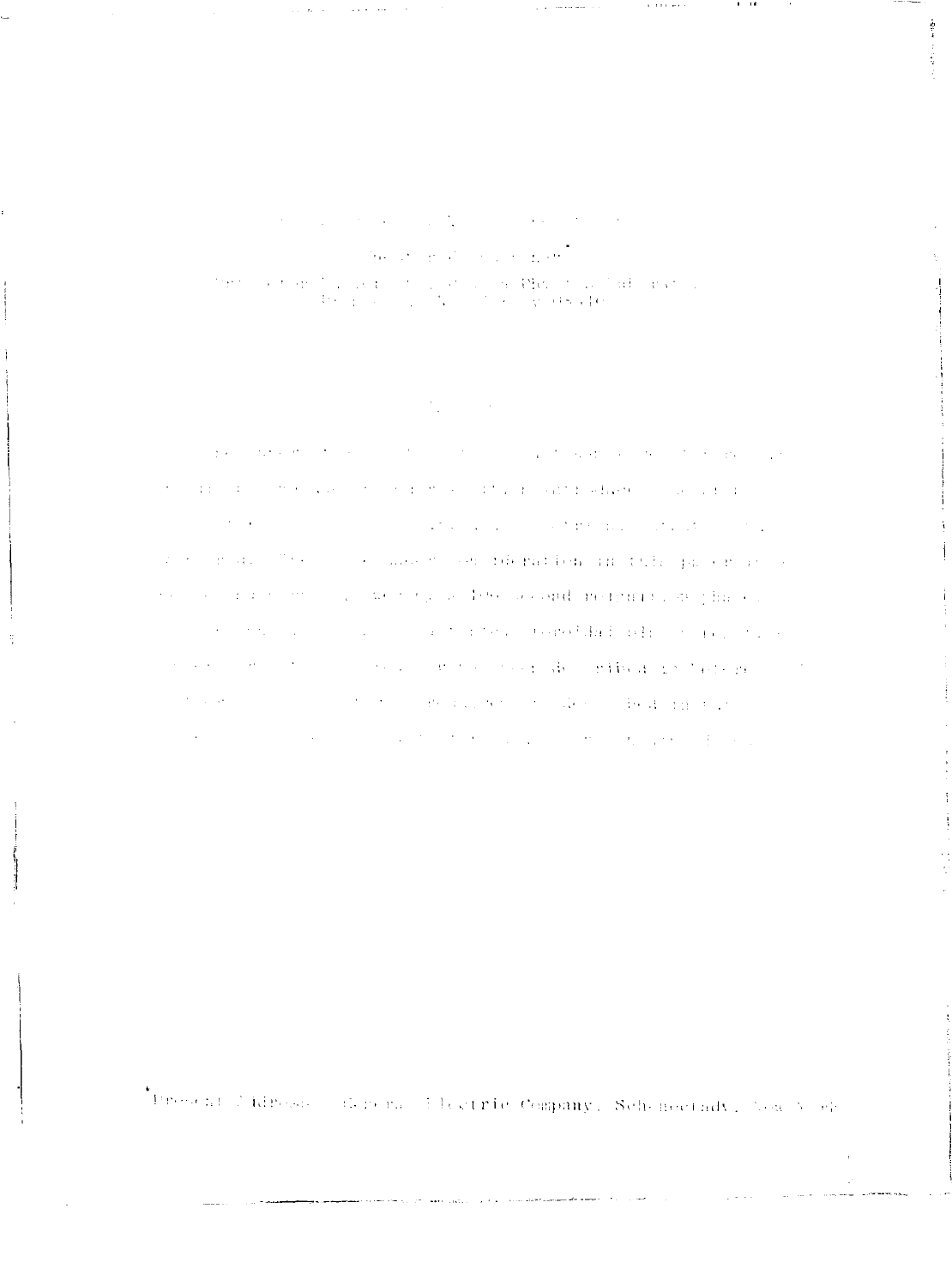#### I Knergy TninsTrir Mechanism

į

The heat transfer mechanism from the blanket to the electric power grid involves four energy transfer "loops" (see Fig. 1). The plasma reaction vessel is surrounded by a molten salt  $(f|ibe)$ blanket. Distributed throughout the flibe is a flibe/helium heal transfer grid of pipes through which helium flows to cool the II ibe. The hot. helium, in turn, is circulated through helium/ steam generators to produce steam. The steam powers steam turbing generator units which deliver electric power to the power grid.

Inherent, in the heat transfer mechanism is some significant energy storage capability. The blanket has heat storage capability (assuming a  $100^{\circ}$ F temperature drop) corresponding to approximately  $35\%$  of the total thermal storage requirement of 920 GJ (872  $\times$  10 $^{\rm O}$ Htu). There is some nuclear afterheat which amounts to approxi $matedy$  5% of the total requirement. There is additionally some storage in the helium and steam volumes whose contributions are assumed to be- negligible.

A. ri ibe I., ip

The four energy transfer loops of the hybrid reactor present  $\alpha$  variety of possibilities for energy storage. The flibe loop offers the possibilities of storage in an extra volume of flibe or in a volume of a less expensive salt via an additional heat exchanger.

B. Helium Loop

The helium lopp offers the potential for incorporation of a variety of heat storage devices such as ceramic refractory blocks, fluidized beds, or steel tubes, referred to generally in this report as "hot rocks".

- 2 -

**意**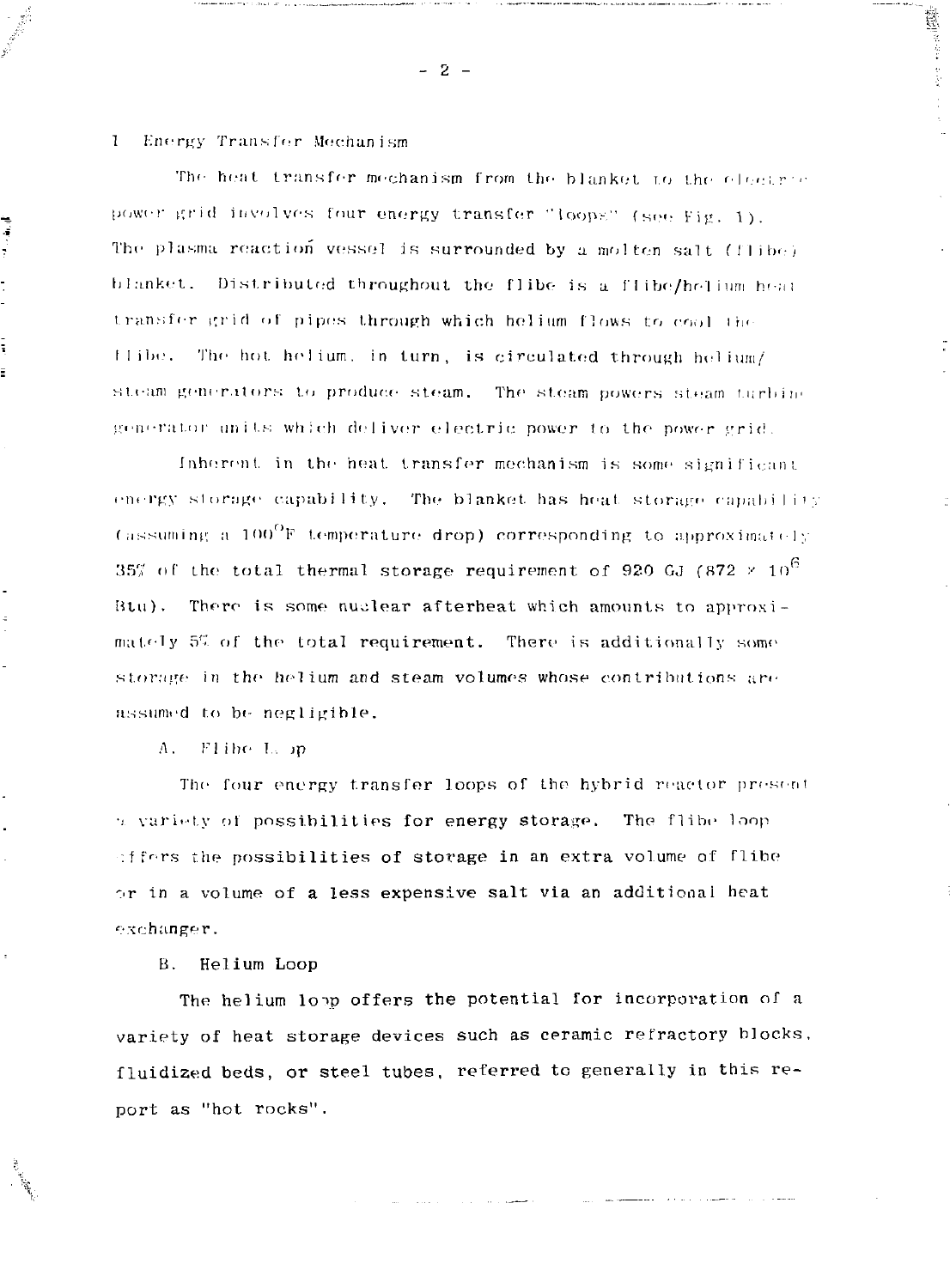C. Helium/Steam Interface

The interface between the helium and steam loops offers the possibilities of integrated heat transfer and energy storage utilizing either the fluidtzod bed or the flash steam approach.

D. Steam Loop

The steam loop offers the possibility of storage of steam i tsel f.

E. Electrical Loop

The electrical loop offers the potential for utilization of mechanical/electrical energy storage in the form of rotating machines incorporating flywheels, hydraulic storage in the form of pumped storage, magnetic field storage in the form of superconducting coils or electric field storage in the form of capacitors. A further possibility is modification of power grid operating procedures (and possibly configuration) to permit inherent compatibility with the reactor cycles.

II Constraints/Assumptions

The constraints and assumptions guiding this energy storage .study are:

1. Electrical output to the power grid must be maintained constant at approximately 2500 MW (except for power company operating procedure discussion).

2. Steam temperature change at the steam turbine inlet cannot exceed  $50^{\circ}$ F. This constraint derives from data applicable to the 1000 MW steam turbine generator units used presently in nuclear power plants. Utilization of 250 MW units might permit a relaxation of this requirement. Designs of these smaller machines have been developed to permit temperature and load cycling.

**- 3 -**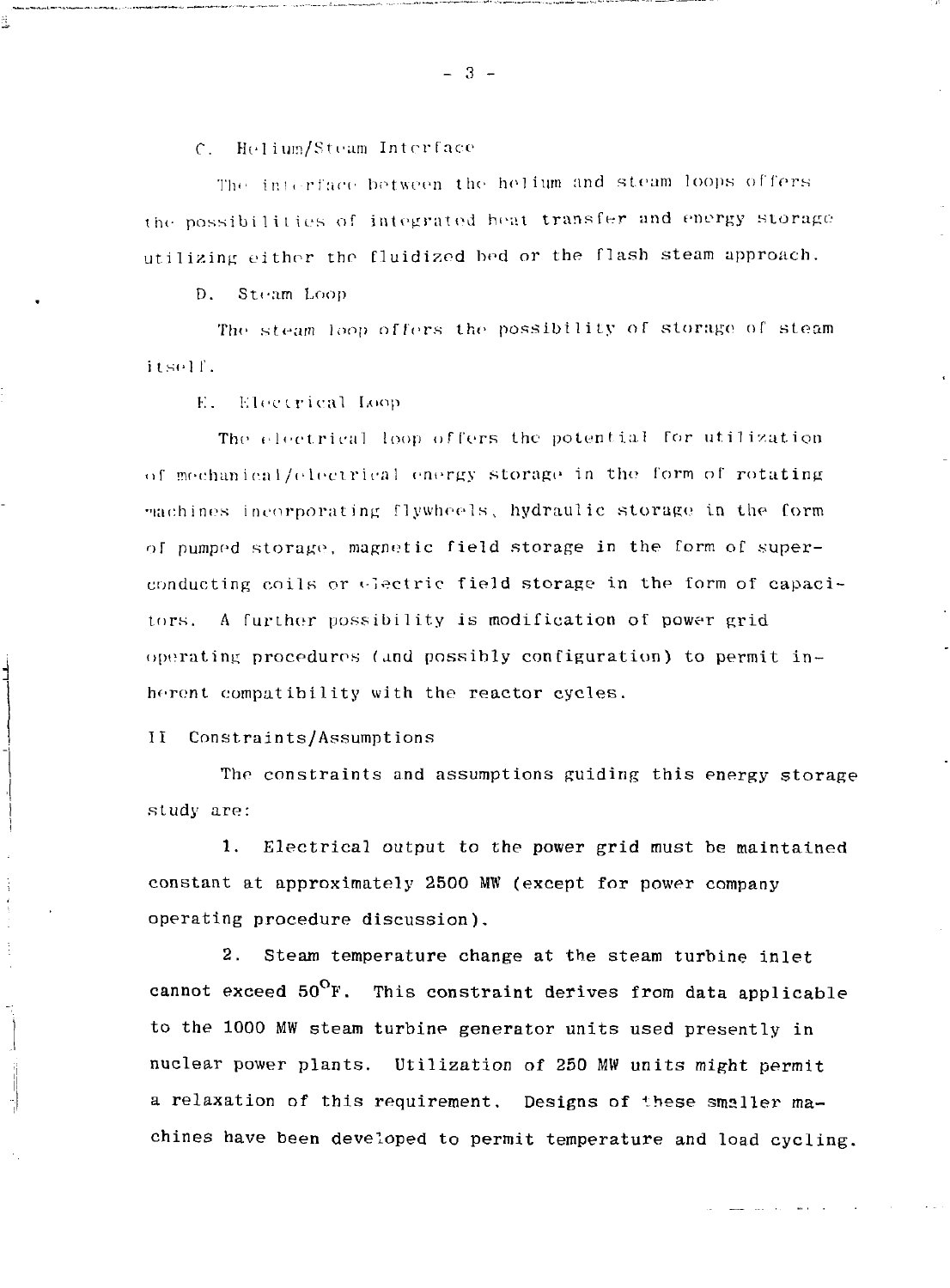3. For metallurgical reasons, the helium temperature at the hottest helium loop point in the reactor should be limited to  $600^{\circ}$ C (1113<sup>°</sup>F). To allow a reasonable margin, a helium hot spot temperature of 550 $^{\circ}$ C (1022 $^{\circ}$ F) is postulated.

4. Allowable helium and flibe temperature change during the reactor downtime is judged to be  $100^{\circ}$ F. This judgment is hased on the probability that flibe and helium mass Clow rates can be controlled to limit the steam change to the  $50^{0}$ F required by the steam turbines. The helium loop cool side temperature must be maintained no cooler than  $710^{\circ}$ F to prevent flibe solidification.

 $5.$  Implementation of the energy storage concept will be achieved by methods closely approached by state-of-the-art to the extent that  $\omega$  breakthroughs are required.

Ill Energy Storage

Ŧ

ł

Various energy storage methods incorporated into the flibe. helium, steam and electrical loops, and in the helium/steam interface were investigated. The preferred method, the flash steam approach is one which constitutes the helium/steam interface and which incorporates the energy storage function as well as the basic energy transfer (steam generator) function.

One disadvantage is common to several of the approaches. It is identified in the ensuing discussion as "insufficient temperature difference" and it is based on the fourth assumption/ constraint which assumes a 100°F temperature excursion for the flibe and the hot side helium, and a  $50^{6}$ F excursion for the steam. When energy is transferred across a heat exchanger alternately

4 -

(数の数字)提示は きほんかんこう コード・バー かんかん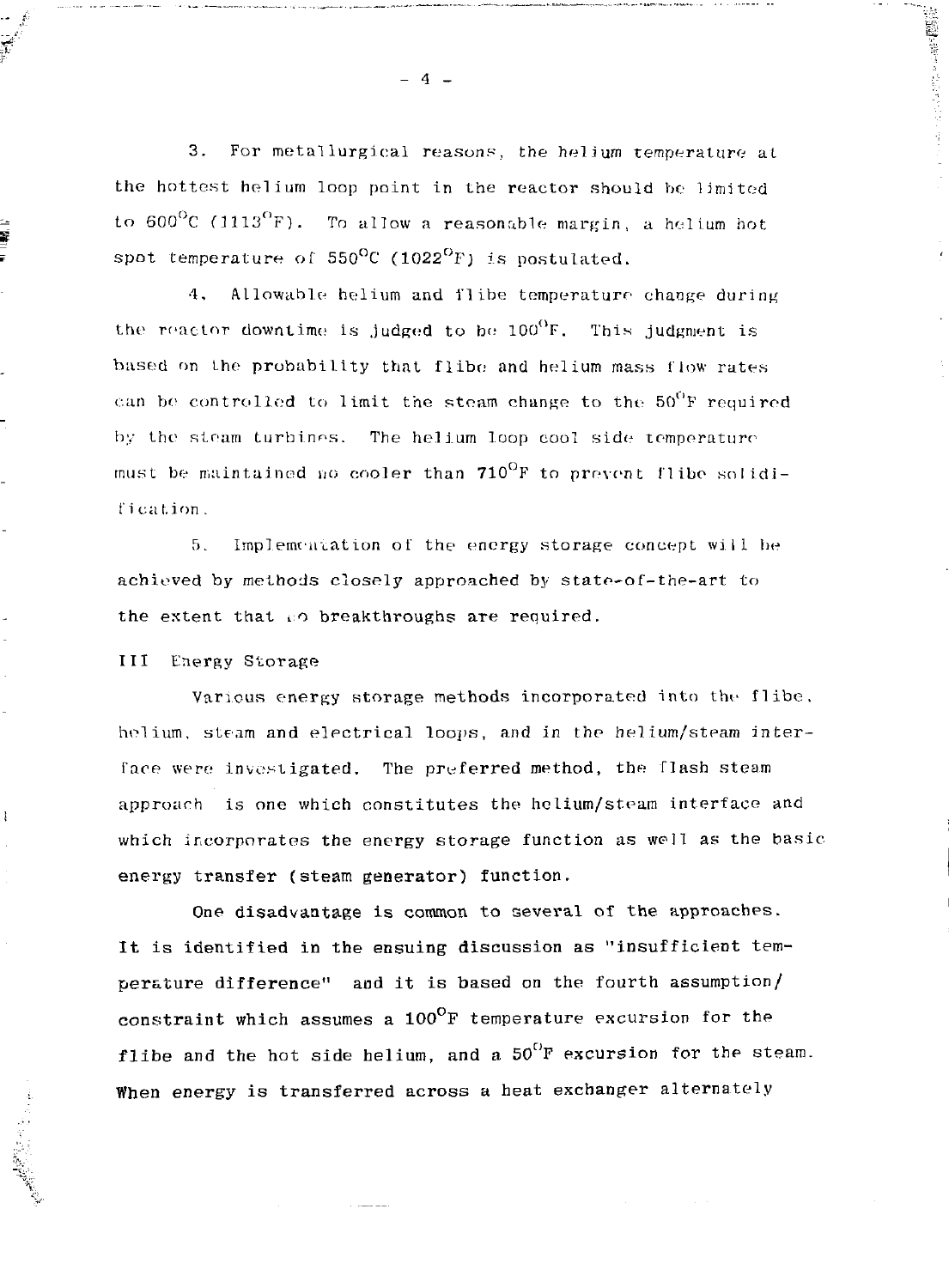in both directions (i.e., hot rocks are heated by, and then heat the helium) and when the temperature differential is small (cannot be more than  $100^{\circ}$ F, probably closer to  $50^{\circ}$ F). the heat exchanger must necessarily have a very large heat transfer area. Size and cost are consequently large.

A. Flibe Loop

Energy storage in the flibe loop appears to be relatively easy, albeit expensive, but the energy retrieval appears to present some rather severe difficulties.

1. Extra Flibe Storage

Energy storage in an extra quantity of flibe (see References 1 and 2 and Fjg. 2) seems, at first glance, to be attractive. Further consideration, with particular attention to the typical flow rates, raises some question as to the retrievability of the stored energy.

Retrieval must occur within the 100-second downtime. One pass of the entire inventory of molten energy storage material is assumed. The molten salt flow rates discussed in Reference 1 speak of a normal inherent blanket one-pass time of 30 minutes (page 257) and a reduced one-pass time (page  $487$ ) of 12 minutes during reactor downtime. Incorporation of the indicated extra flibe (page  $487 \times 2$  times the inherent flibe) means that it would require  $3 \times 12 = 36$  minutes to pass all the flibe through the reactor once.

Reference 2 (page X-E-4) speaks of molten sodium flows and amounts that are equivalent to one pass of all the molten sodium through the sodium loop in 5,5 minutes. The molten sodium loop

 $-5 -$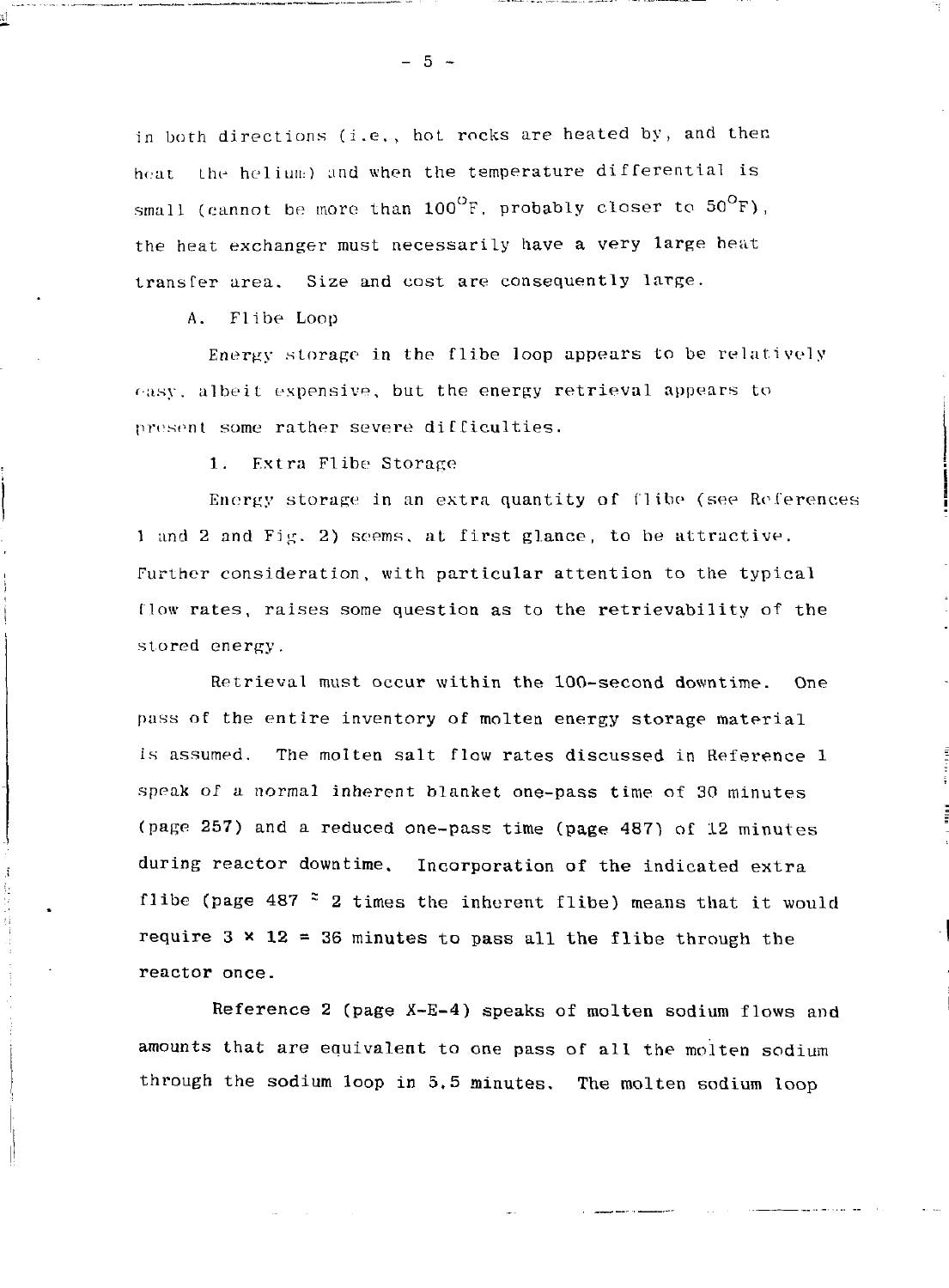in this case incorporates the energy storage function in extra molten sodium. Normalization of the 5.5 minute one-pass time to the Reference 1 equivalent power and downtime requirements yields a 14.3 minute one-pass time, assuming constant flow.

It is significant that the typical flows of References 1 and 2, when normalized to one passage through the loop in 100 seconds, yield values from 8.5 times (Reference 2) to 22 times (Reference 1) the flows considered. It is unlikely that increasing the flow rates by these factors would be nractical from either the flow characteristic or the pumping power standpoints. Redesign of the flibe system to incorporate many parallel paths, each path consisting of a pump, inherent llibe, and extra energy storage flibe could achieve the necessary one-pass time, but the pumping power requirements would be essentially the same as for the 8.5 times and 22 times flow rates.

Since the hybrid reactor flibe is radioactive, a further complication is the shielding of the extra energy storage flibc. The cost of the extra energy storage flibe alone, exclusive of the storage containers and shielding, is estimated to be of the order of 640 million dollars. The foregoing uncertainties and cost encourage exploration of other energy storage methods.

2. HTS Storage

Ĵ

 $\frac{1}{2}$ 

A variation of the foregoing approach incorporates (see Fig. 3) the funclion of the extra energy storage flibe in the form of a far less expensive industrial type molten salt designated as HTS. This approach, however, requires an additional heat exchanger for the flibe/HTS heat transfer. The required flibe and HTS flow rates would be well above the typical flow

- 6 -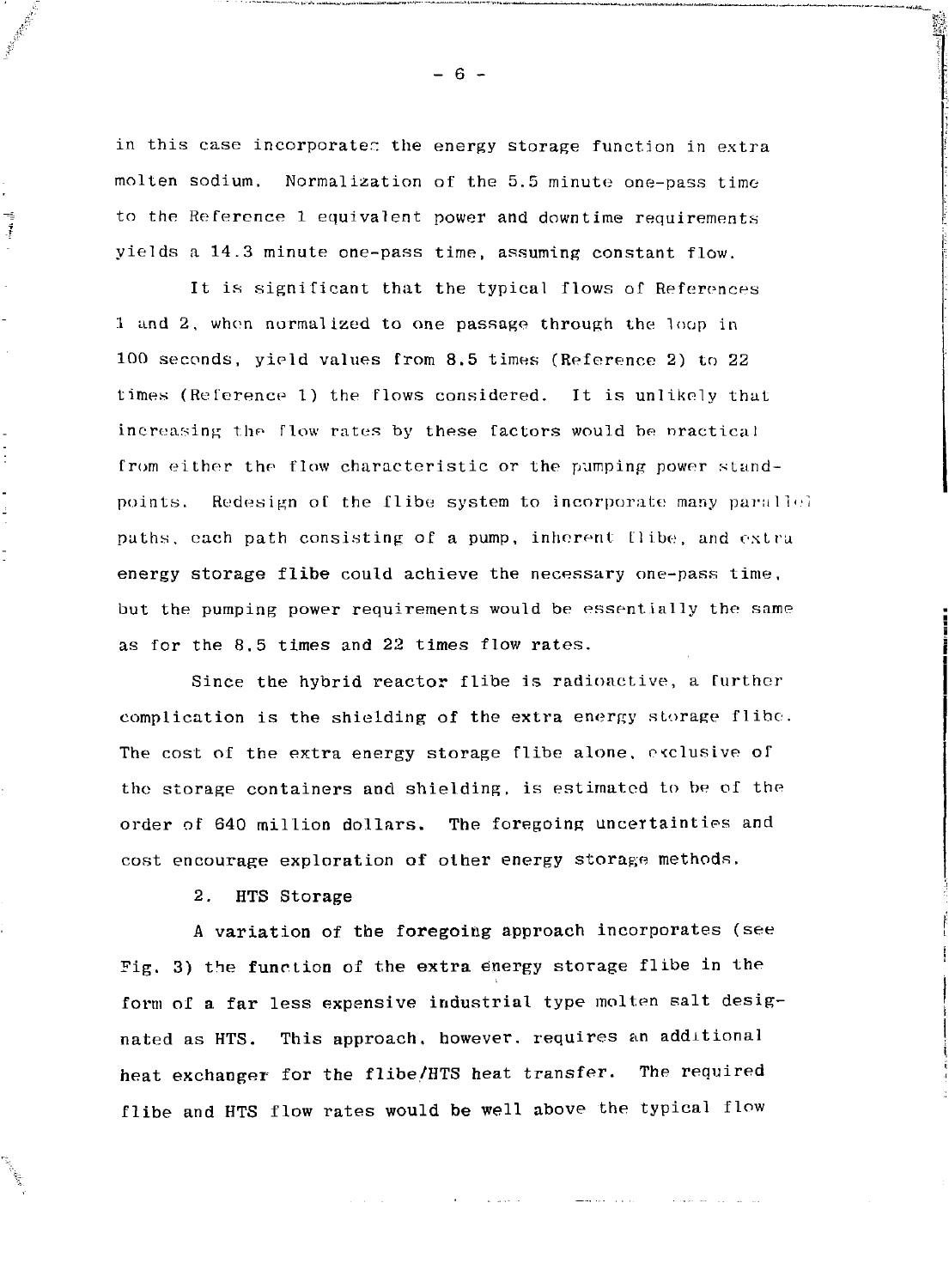rates of References 1 and 2. A further disadvantage of this scheme involves the insufficient temperature difference factor discussed earlier in paragraph 4 of Section II.

B. Helium Loop

Energy storage in the helium loop can be achieved using many materials and configurations, series or parallel energy retrieval paths, and special high-temperature storage heating loops.

1. Hot Rock Bed (Series)

A hot rock bed (ceramics, fluidized bed. steel tubebundle, etc:.) placed in series on the hot side of the helium loop (see Fig. 4) is penalized by the insufficient temperature difference discussed above.

2. Hot Rock Bed (Parallel)

One possible approach (see Fig. 5) to improvement of the insufficient temperature difference problem is to connect the hot rock bed in parallel with the hot side of the main helium flow. By appropriate valving, and by incorporation of a special high-temperature helium heat exchanger (using special materials) in the hot portion of the flibe blanket, especially hot helium can be used to heat the hot rock bed to a higher temperature than could he attained with the main flow helium. The increased temperature differential permits reduction in the size and cost of the bed, but at the expense of the special high-temperature heat exchanger and the helium flow valving.

3. Steel Tubes

In either one of the foregoing hot rock bed approaches, the use of a pebble bed or a fluidized bed introduces the need

- 7 -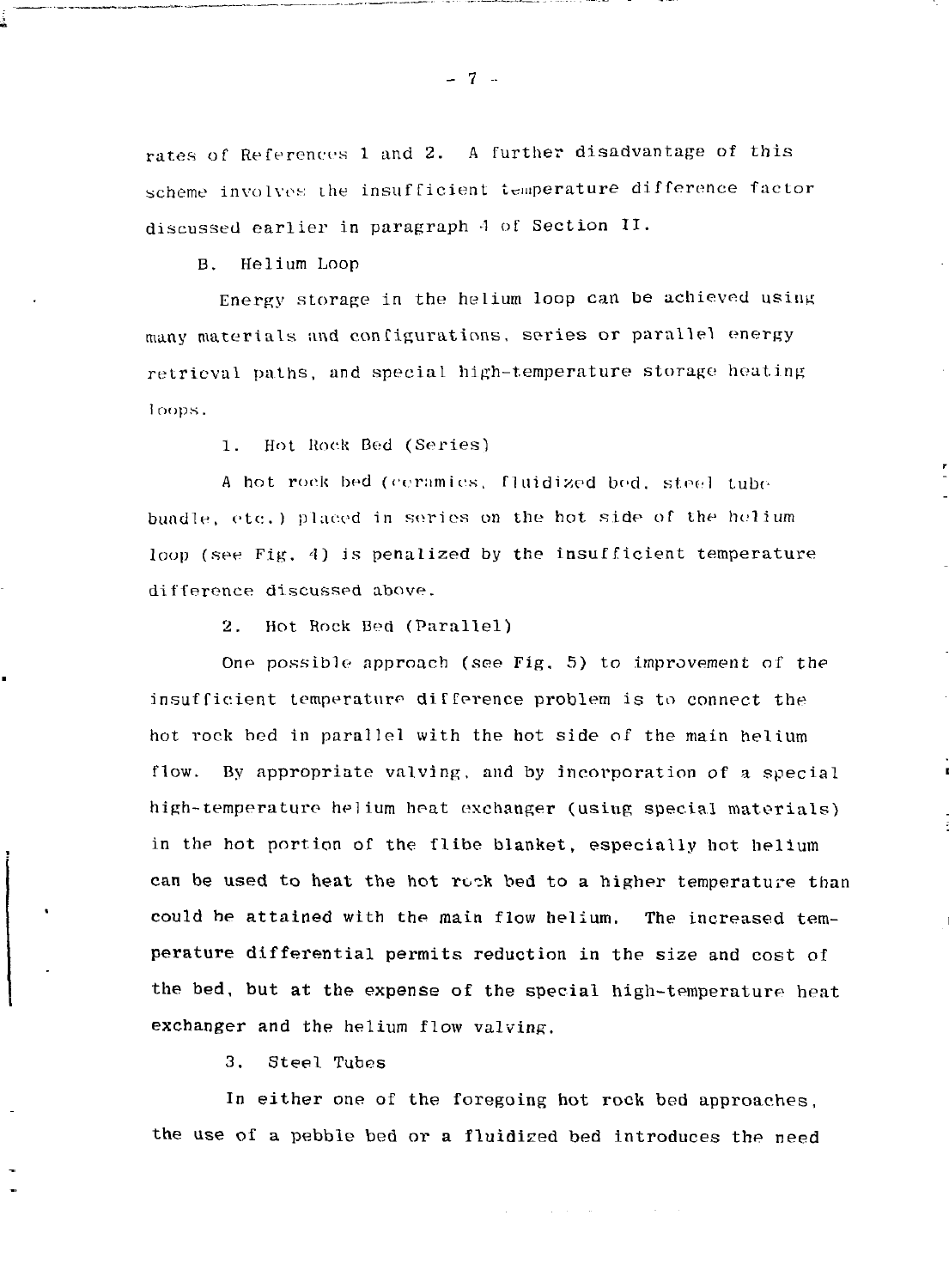for some kind of impurity separator to maintain gas cleanliness. A possibility that eliminates the impurity separation requirement is the use of steel tubes bundled in an outer shell, the steel itself serving as the heat storage medium (see Reference 3). C. Helium/Steam Interface

Ī

Energy storage as an inter-loop function, integrating the interfacing of the helium loop and the steam loop, suggests two somewhat similar approaches. Both approaches incorporate dual functions into the hardware. Both the helium/steam energy transfer and the energy storage are achieved by the same equipmen t.

1. Fluidized Bed

The fluidized bed approach (see Fig. R) utilizes two heat exchangers immersed in the bed, one for helium/bed transfer and one for bed/steam transfer. A separate, closed-loop helium system fluidizes the bed. The mass of bed material (graded sand) required for the heat transfer during burn is expected to be somewhat inadequate for the required energy storage. However the bed material constitutes a very small percentage of the total fluidized bed cost so the incremental cost of the energy storage feature is judged to be negligible.

The fluidized bed approach appears presently to require both technology and physical size development to become a really viable energy storage candidate. It is very probable, however, that its development may parallel that of tokamak reactors to the extent that both will mature into the hardware stage at the same time.

- 8 -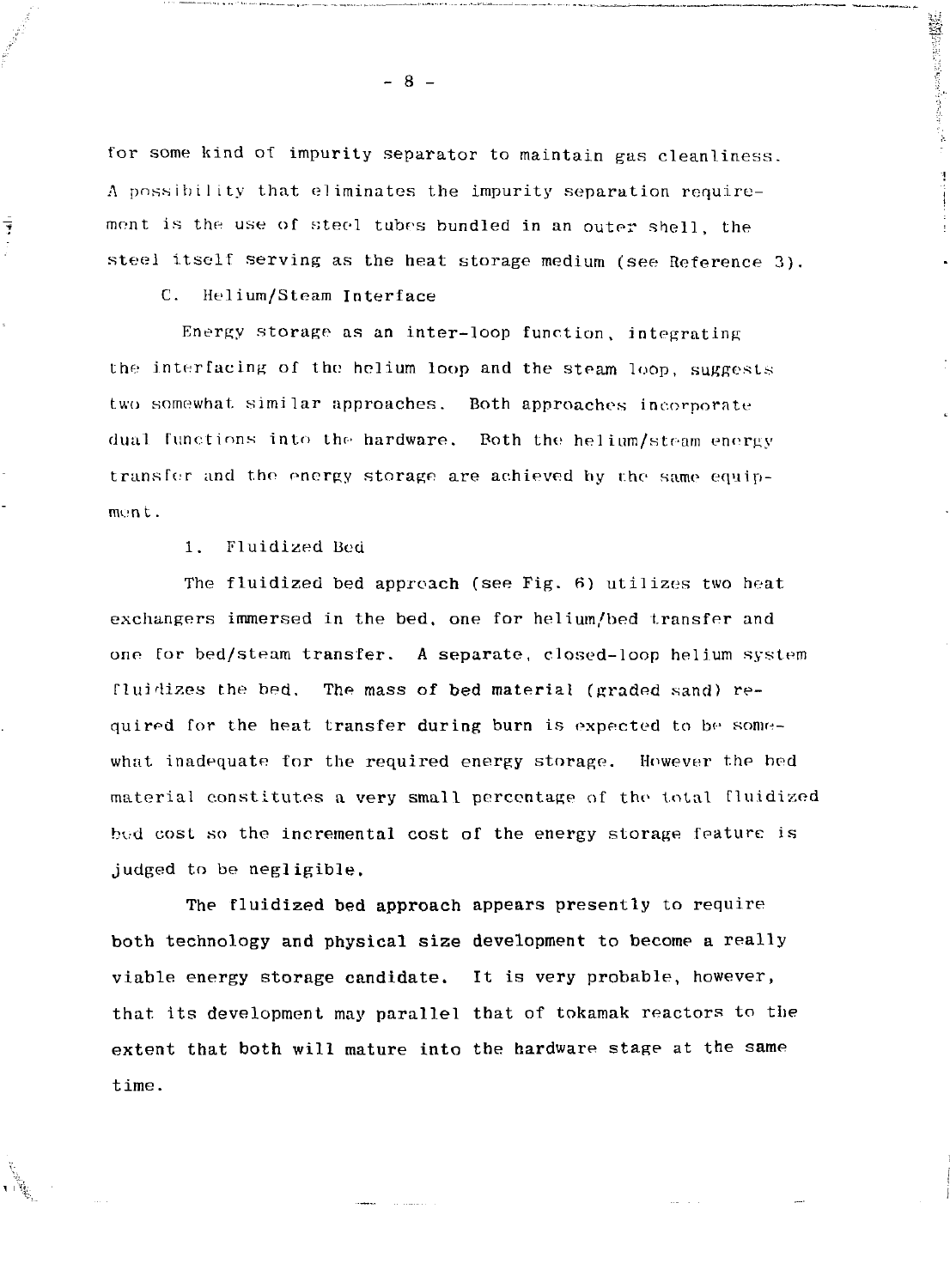- 2. Flash Steam
- a. Concept

ŧ,

The flash steam concept (see Fig. 7) stores energy in containers that are filled with a water/steam combination at a temperature determined by regulation of the boiling point by pressure. The containers are essentially fire tube boilers with the boiler and tube axes oriented vertically. The hot helium passes through the tubes and transfers its heat through Llie Lube walls to the water/steam combination which occupies the spaces between the tubes and the boiler shell.

The boiler complement constitutes a series element in the heat transfer system, all of the helium/steam energy being transferred via the flash steam medium. Further, the boiler complement integrates the two functions of helium/steam heat transfer and the required downtime energy storage and recovery. During the 1000-second reactor burn, the helium transfers more energy to the water/steam compination than is demanded by the steam turbine generator units. Therefore there is an increase in the pressure, and hence the temperature of the boiler contents. A pressure regulator function governs the steam delivery to the steam turbine units. During the 100-second reactor downtime, the pressure regulator demands constant steam, thereby depleting the steam in the boilers and reducing boiler pressure. The reduced pressure lowers the boiling point of the boiler water, some of which immediately flashes into steam and lowers the boiler contents temperature. The pressure and temperature reduction continue until the next reactor burn occurs. The flashed steam drives the steam turbine generator units for constant electrical output.

- 9 -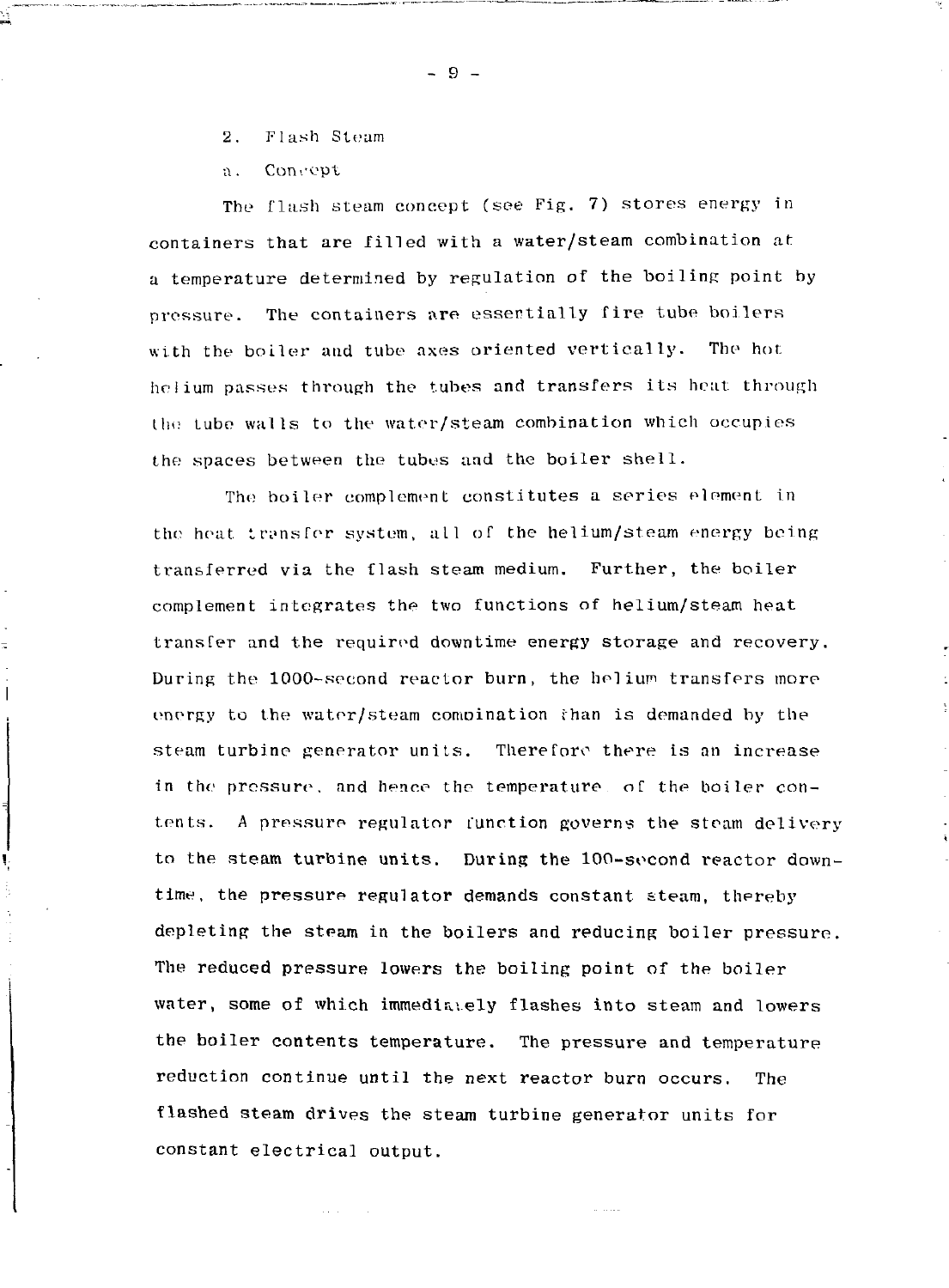b. Preliminary Design

Twelve boilers are required, each being 105 feet high and 17 Ceet in diameter and incorporating 4000 one and one-fourth inch tubes for an active surface area of 125,000 square feet. Each boiler is rated 250 MW electric.

**我想要告诉!** 

Water partially fills the boiler, immersing the tubes to the 54 foot level, the remaining height being occupied by steam. Although the boilers are 105 feet high, only 95 feet of height is tubes. The remaining 10 feet of boiler is manifolding at top •and bottom, Hence, Al feet of the tube height is immersed in steam. Approximately 39 Teet of tuhe at the bottom heats 1 iquid water while the next 15 feet constitute the region where the steam is formed. The top 41 feet act as a superheater, perhaps making a moisture separator unnecessary.

c. Cost

Ź

The basic uninstalled cost of the helium/steam energy transfer system is estimated by Foster-Wheeler (boilers) and Lesli.- Company (pressure regulators) to be \$145,000,000. The incremental cost oT the energy storage function is perhaps nonexistent in view of the fact that the compelling factors determining the boiler design are the steam generation factors rather than the energy storage factors.

D. Steam Loop

Direct storage of steam itself necessarily calls for a much greater volume than does the flash steam approach since steam density at the pressure and temperature involved is less than 5 percent *of* that of water. The additional boilers re-

**- 10 -**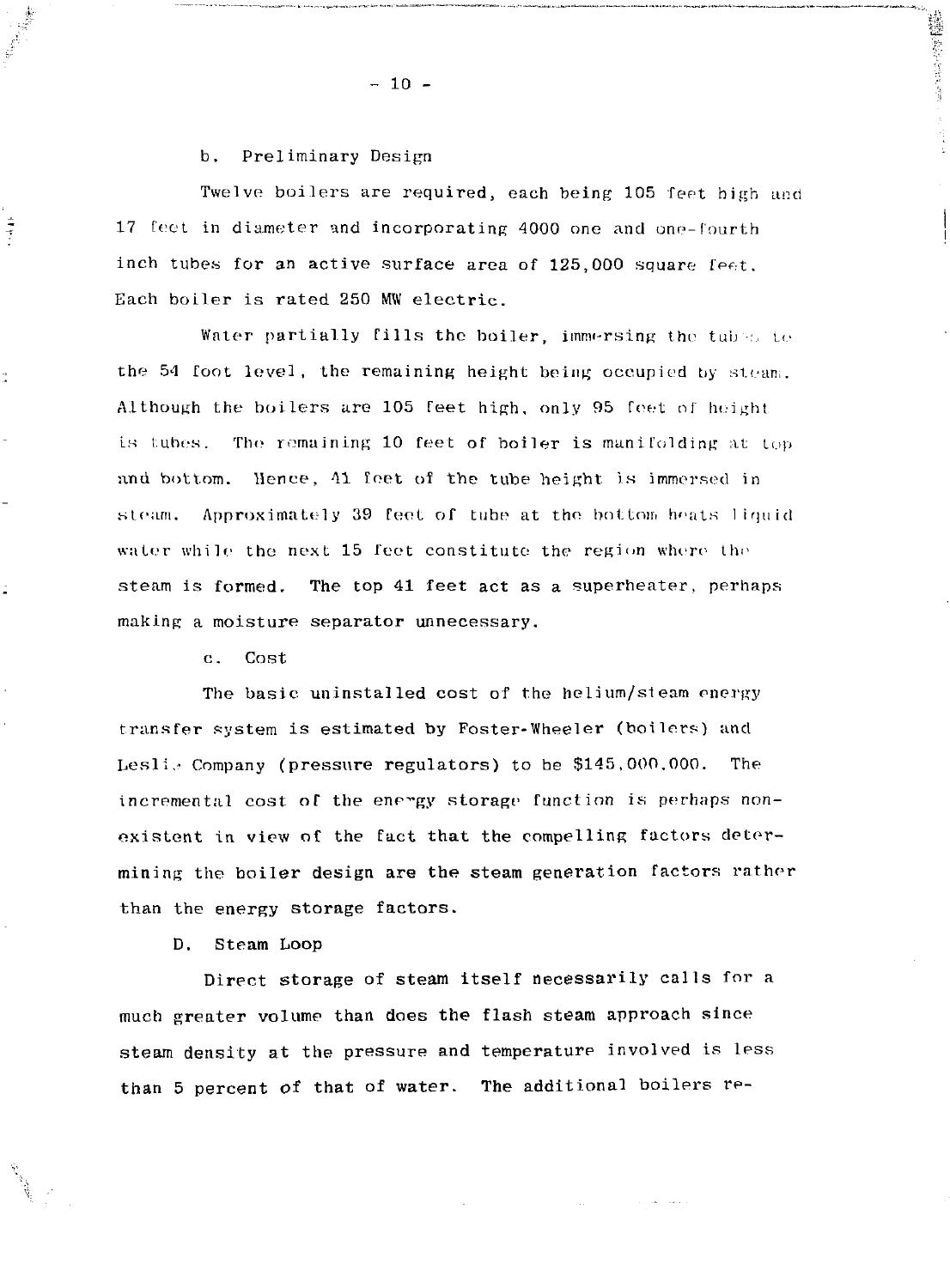quired for this approach eliminate it from further considerat ion.

E. Electrical Loop

Energy storage in the electrical loop offers possibilities ranging from mechanical/electrical storage in rotating flywheel machines to changes in power company operating procedures. Between these Iwo extremes lie techniques to store energy in electric fields, magnetic fields, and elevated water.

t

 $\begin{array}{c} \hline \end{array}$ 

Any approach to energy storage in the electrical loop is predicated on the ability to throttle the steam turbines tack to some load (perhaps  $20\%$ ) which permits them to ride through the reactor downtime on the energy stored inherently in the reactor energy transfer system. Although the design of the presently available 1000 MW turbine units does not permit such throttling, there are 250 MW designs that do tolerate this kind of operation. In view of the fact that twelve boilers, and associated pressure regulators, would match twelve 250 MF steam turbine units one for one, it is possible that the final plant configuration could consist of twelve 250 MW systems paralleled at the helium loop on the source side and at the electrical loop on the load side.

1. Flywheel Machine

The flywheel machine approach (see Fig 8) to energy storage in the electrical loop utilizes vertial shaft ac machines with added flywheel effect. Frequency conversion between the machines and the power grid permits the necessary machine speed excursions for energy storage and recovery. Machines similar to

 $-11 -$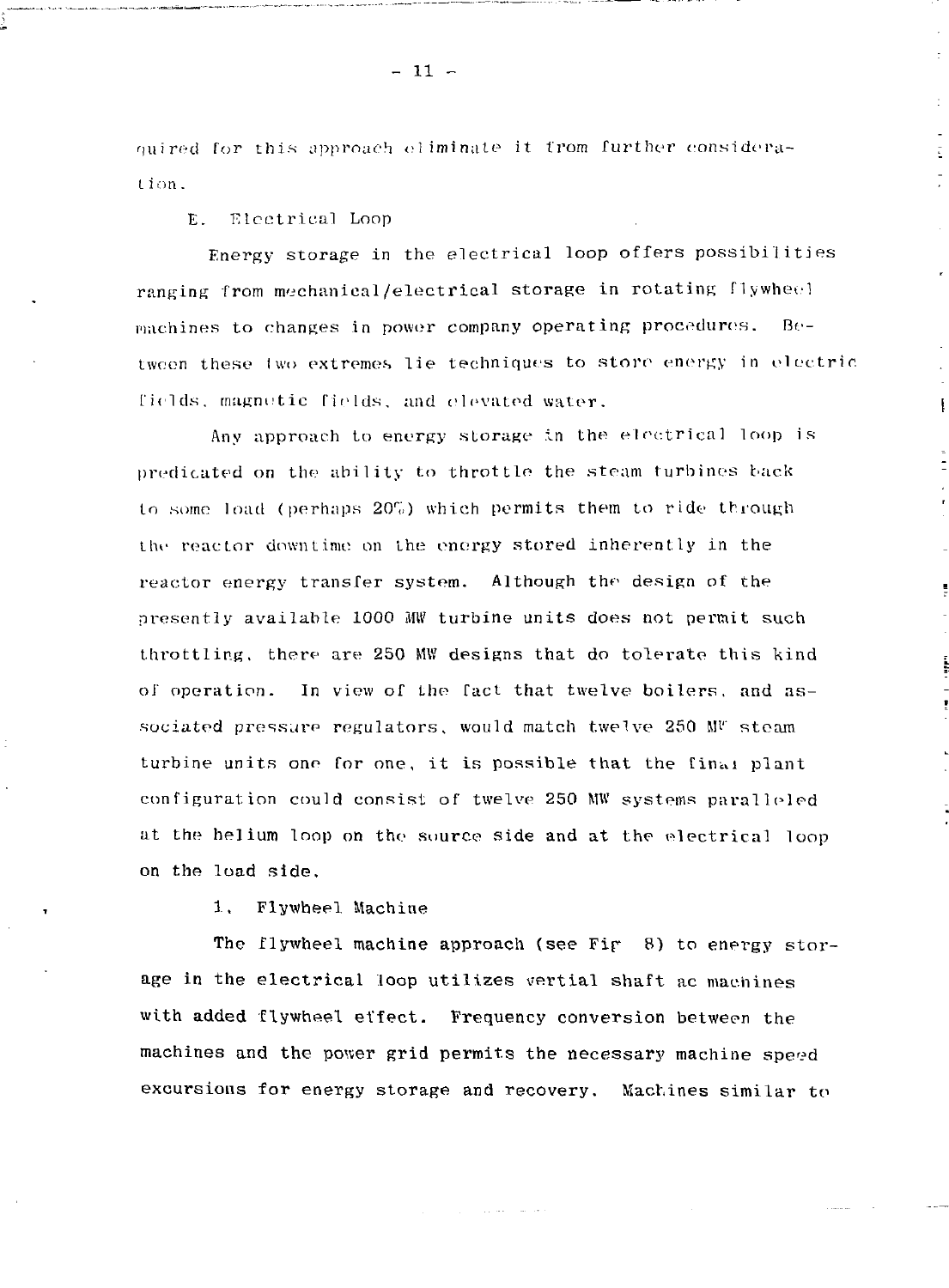those procured for Princeton'a TFTR program are applicable. Ninety machines in parallel are required at a typical cost of six million dollars each, for a total machine cost of 540 mi 11 ion dollars.

The frequency conversion function between the machines and the power grid is escimated at \$130/kW for a total conversion cost of 312 million dollars. The combined cost approaches one billion dollars, a value which encourages investigation of other approaches.

Use of homopolar machines and half the conversion (ac to dr instead of ac to dc to ac) might result in lower cost, but only if homopolar machine development is presumed to have been accomplished.

2. Superconducting Coils

Magnetic field energy storage (see Fig. 9) presumes s pereonducting coils as the storage devices. Thyristor bridges are required to convert the dc of the coils to the power grid frequency. At 0.1 cent per joule of stored energy, the cost of magnetic field storage is 250 million dollars.

*3.* Capacitors

Electric, field storage in capacitor banks has been shown in other studies to be one of **the** most expensive ways to store large amounts of energy.

4. Pumped Storage

Pumped storage (see Fig. 10) can be employed by integration of Pelton or Francis hydraulic turbines with the steam turbine generator units. In this case 250 MW units are considered be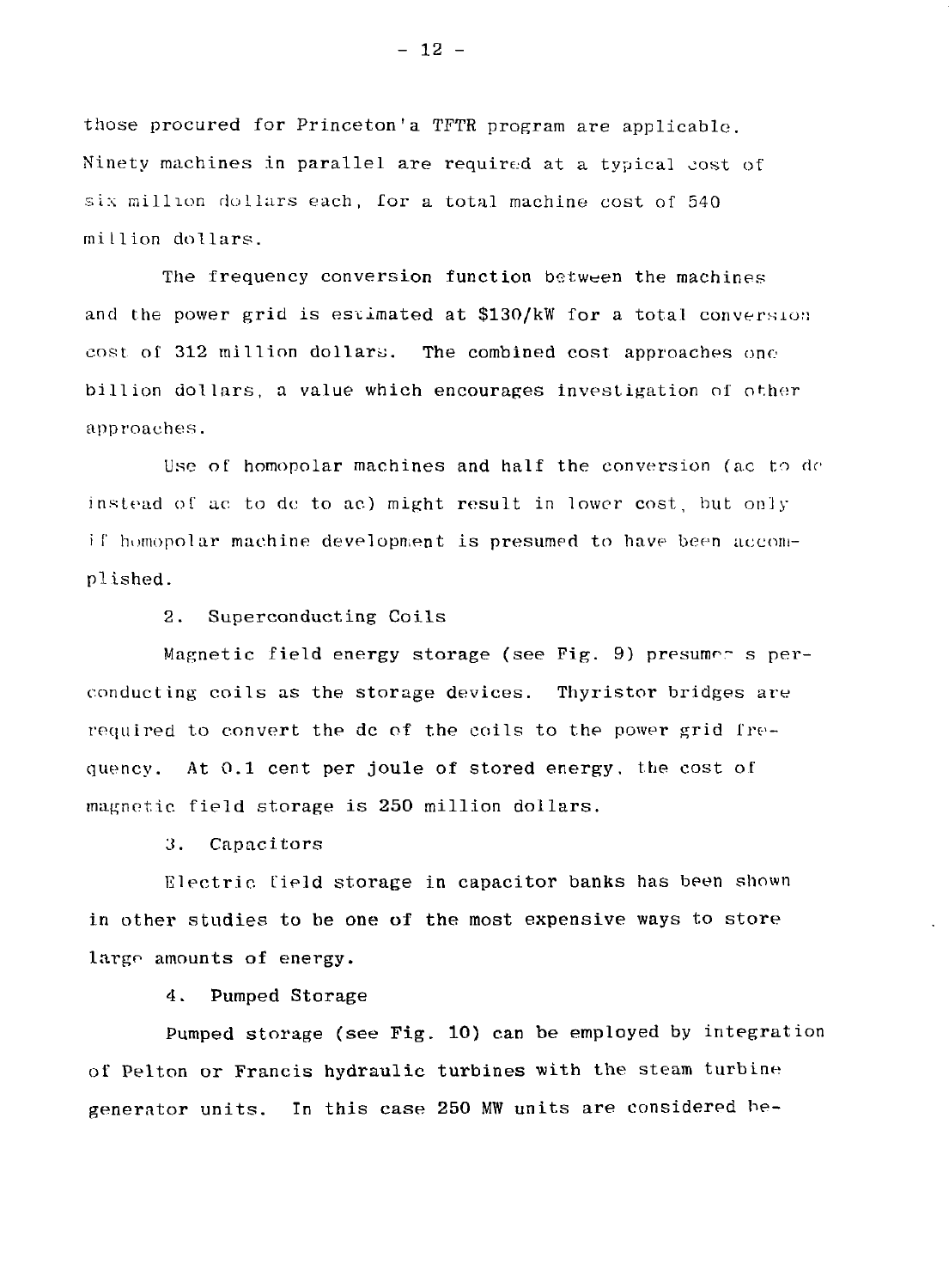cause the extrapolation of presently available turbines and/or gears to 1000 MW units appears to be impractical within the time frame considered.

There are two possible approaches, both requiring development. Steam turbine generator unit operation is at 1800 rpm. Pelton or Francis turbine operation is in the 100 to 450 rpm range. Development is required to produce either an 1800 rpm hydraulic turbine or a 250 MWe gear.

A pumped hydraulic storage source is required to provide the typically 1000 to 2500 feet of head. A compressed air equivalent of the typical head requires a pressurized volume of water and air not unlike that utilized for the flash steam energy storage approach.

Uninstalled cost of a pumped storage complex, considering only the costs of gears or turbines (Efter development has been completed), pumped storage pressure tanks and pumps amounts to 75 to 100 million dollars.

5. Power Company Operating Procedures

Imaginative investigation of power company operating procedures and capabilities could result in determination of system overload capability such that the hybrid reactor downtime, with its associated reduction of output power, could be tolerated by the power grid. It is true at present that instantaneous load assumption or rejection of 1000 MW is tolerated.

6. Tokamak Commutation

An alternative possibility is installation of a sufficient number of tokamak reactor plants so that, if ten plants can carry

 $-13 -$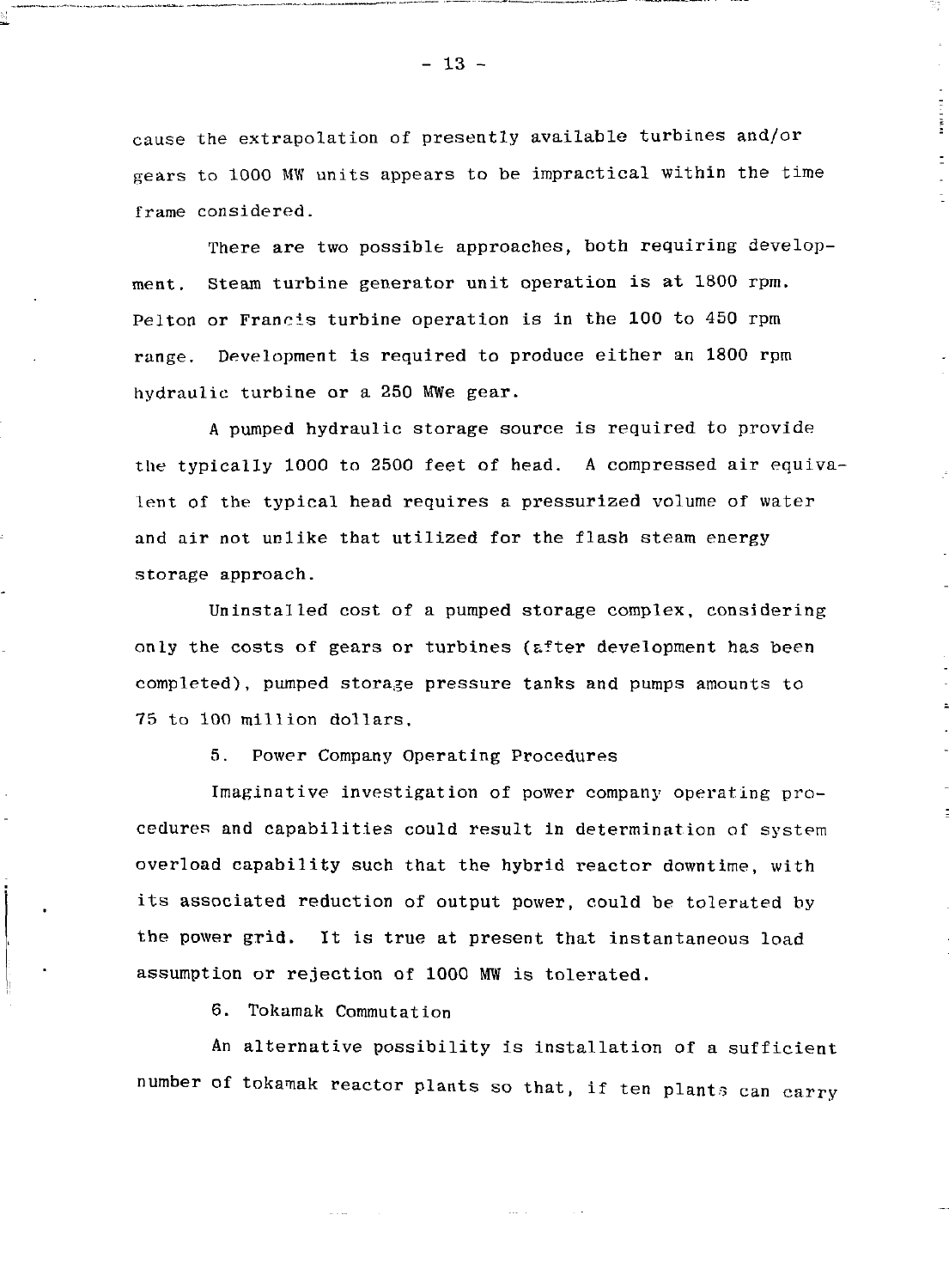full load, an eleventh one is provided, and the plant cycles are controlled so that no more than one plant at a time is in its downtime. The cost of this approach, per plant, is 10% of the cost of the eleventh plant, or 350 million dollars.

IV Summary

**RIVER** 

 $=$ 

Table I summarizes the estimated costs of the various energy storage approaches considered. Many of the costs represent only a part of the energy storage hardware, but the values are high enough to indicate that other approaches should be pursued.

V Conclusions

Two conclusions result from the foregoing investigation:

1) Energy storage to ride through reactor downtime can be provided inexpensively.

2) The flash steam approach appears to be the one to pursue.

 $- 14 -$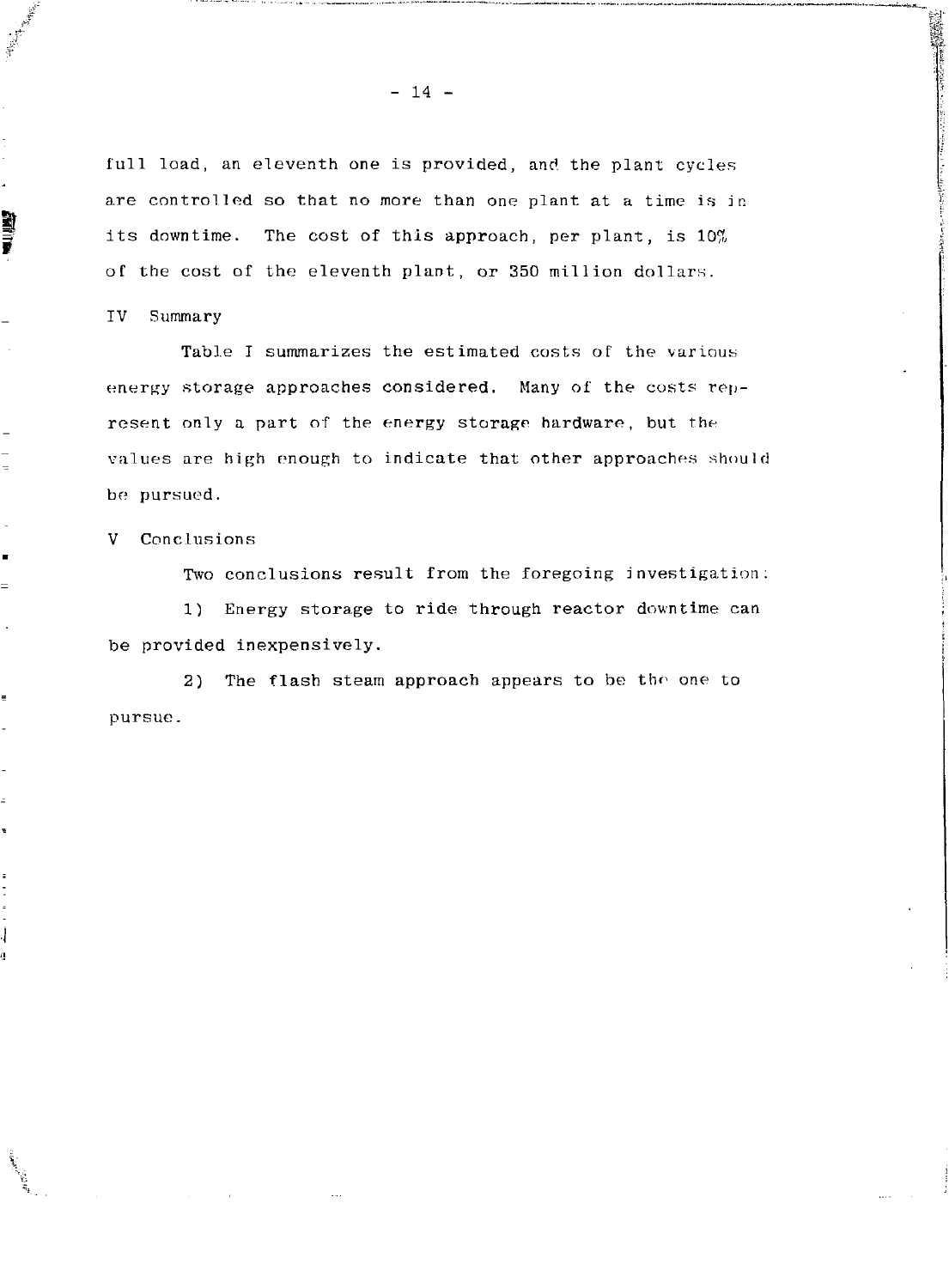Table I, Estimated Costs of Energy Storage Approaches

⊻

|                                       | Estimated Cost<br>Millions | Comments                                                    |
|---------------------------------------|----------------------------|-------------------------------------------------------------|
| Flibe Loop                            |                            |                                                             |
| Extra Flibe                           | \$640                      | Flibe Only                                                  |
| <b>HTS</b>                            |                            |                                                             |
| Helium Loop                           |                            |                                                             |
| Hot Rock Bed                          | \$100                      |                                                             |
| Helium/Steam Interface                |                            |                                                             |
| Fluidized Bed                         | Negligible                 | ∆Cost for storage<br>feature (basic<br>$cost$ \$50 million) |
| Flash Steam                           | Negligible                 | ΔCost for storage<br>feature (basic<br>cost \$145 million)  |
| Electrical Loop                       |                            |                                                             |
| Flywheel Machines                     | \$850                      |                                                             |
| Superconducting Coils                 | \$250                      | Coils Only                                                  |
| Capacitors                            | Prohibitive                |                                                             |
| Pumped Storage                        | \$100                      | Gears/turbines,<br>pressure tanks,<br>pumps only            |
| Power Company<br>Operating Procedures | Possibly<br>Negligible     |                                                             |
| Hybrid Plant<br>Commutation           | \$350                      |                                                             |

NOTE: All Costs Uninstalled

 $-15$   $-$ 

ğ.

 $\frac{1}{2}$  and  $\frac{1}{2}$ 

**The Milk of Disk Control** is

Ì.

**The Real Property** 

E

Ę

 $\frac{9}{2}$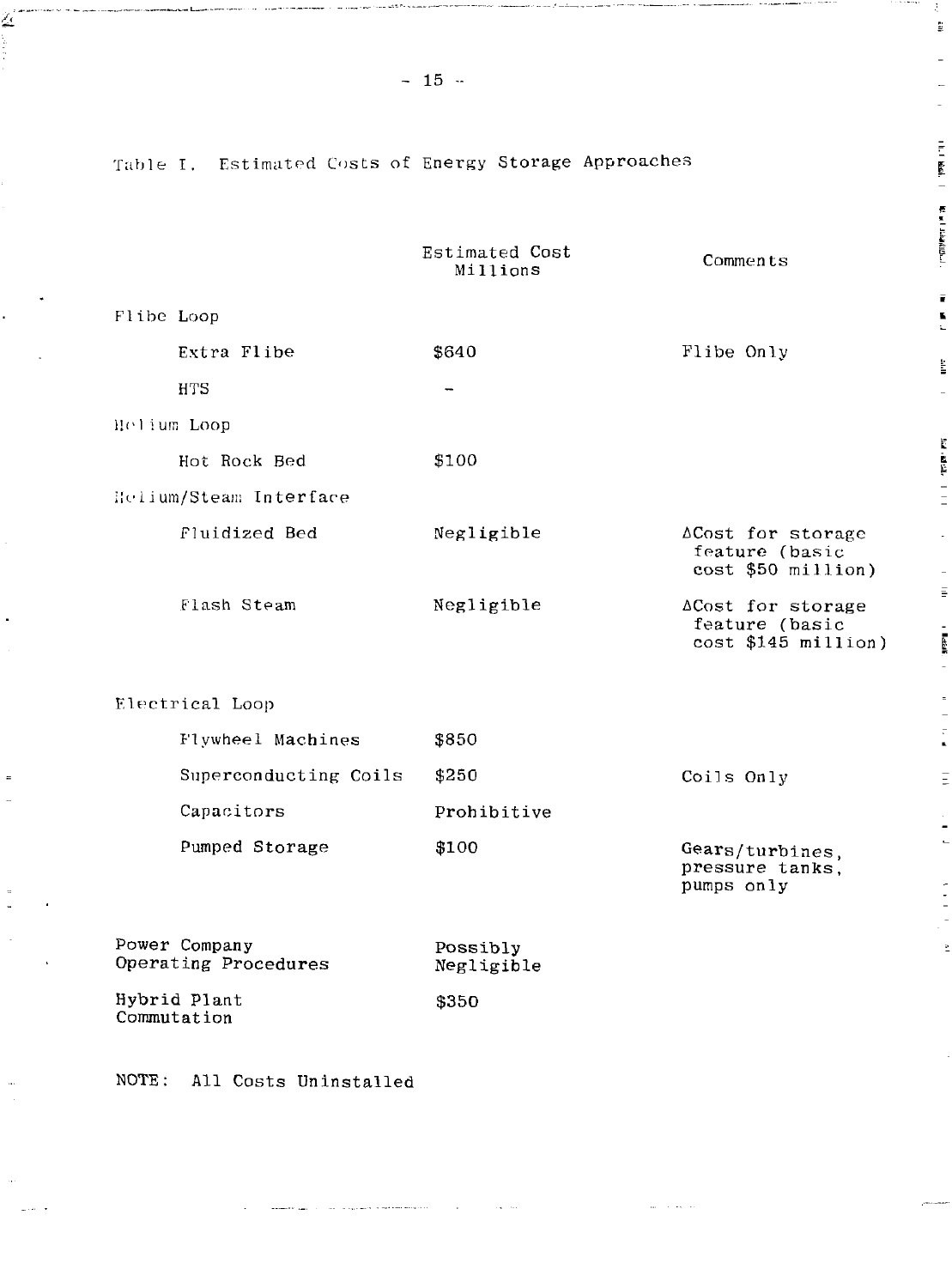#### References

▲韓国重量 - ・・・ paper - n - n -

in Main

 $\frac{1}{2}$ 

ł ù,

Allen Salak

<sup>1</sup>A Fusion Power Plant, R. G. Mills, ed., Princeton Plasma Physics Laboratory Report MATT-1050 (1974).

 $2B$ . Badger et al., UWMAK-III, A Noncircular Tokamak Power Reactor Design, University of Wisconsin Report UWFDM-156 (1976).

 $3\$ K. Sako, Design Study of a Heat Reservoir System for the Tokamak Reactor, Japan Atomic Energy Research Institute Report JAERI-M 6099 (1975).

**Service** 

.<br>F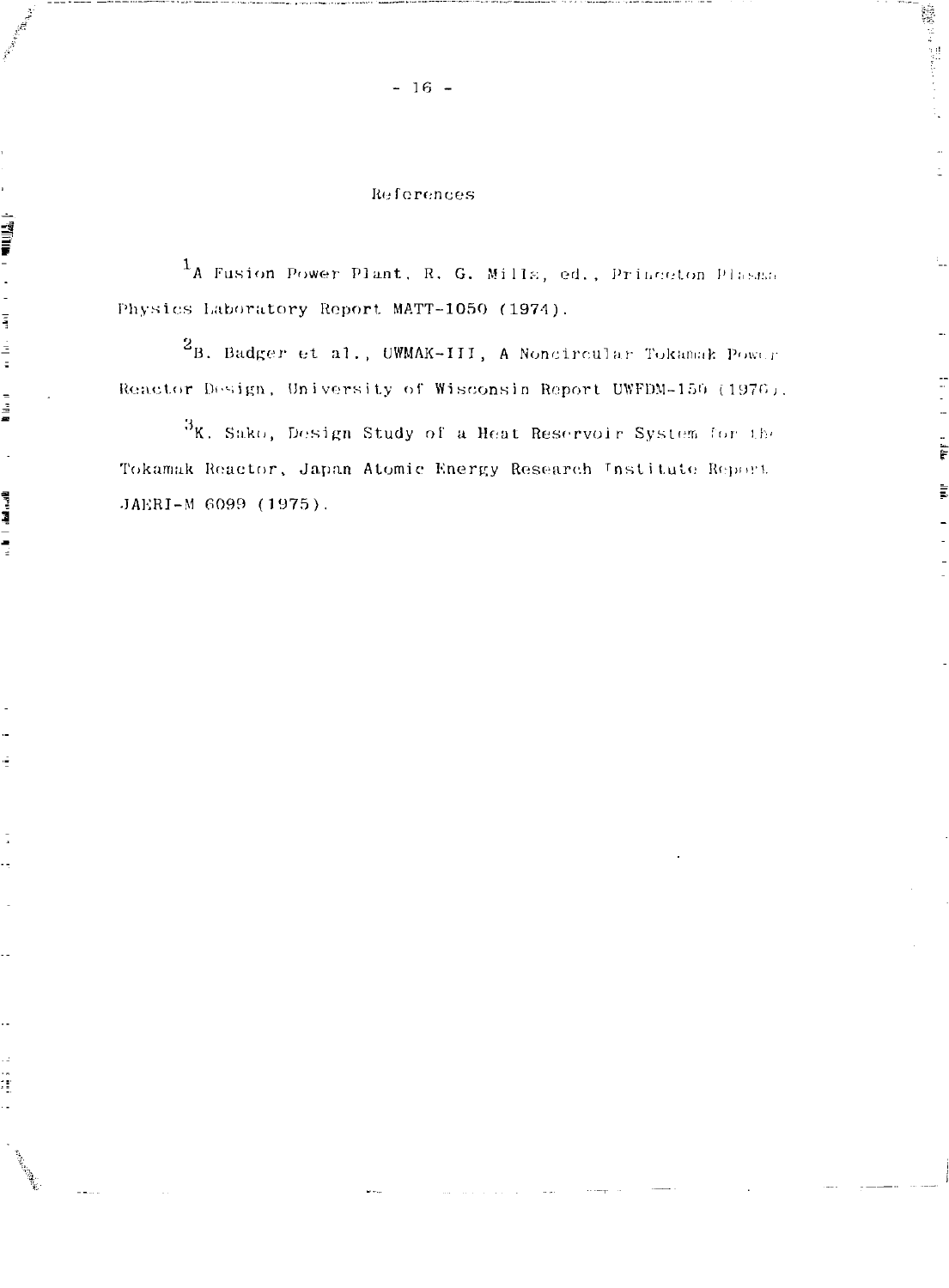Acknowledgment

This work was supported in part by the U.S. Department of Energy Contract No. EY-76-C-02-3073.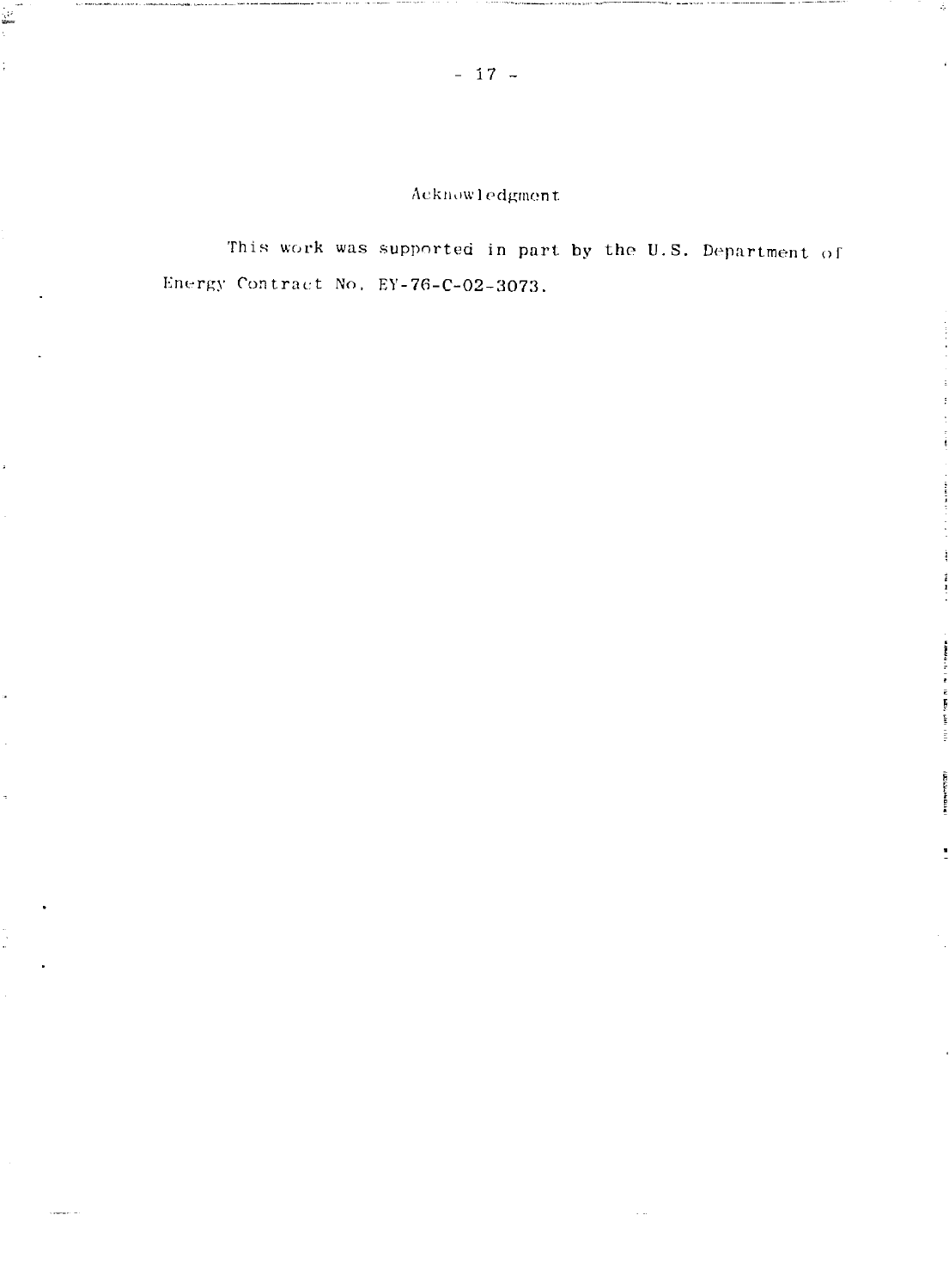#### Figure Captions

 $-18-$ 

Tokamak Reactor Energy Transfer. Fig.  $1.$ 

Fig.  $2.$ Tokamak Reactor Energy Storage Systems Flibe Loop. **大陆的 医甲状腺病的 医皮肤麻痹 医外科学家 医心脏病** 

计编译

Tokamak Reactor Energy Storage Systems Flibe Loop. Fig.  $3.$ 

Tokamak Reactor Energy Storage Systems Helium Loop Fig. 4. Series.

Fig. 5. Tokamak Reactor Energy Storage Systems Helium Loute Parallel.

Fig. 6. Tokamak Reactor Energy Storage Systems Helium/Steam Interface.

Tokamak Reactor Energy Storage Systems Water/Steam Fig. 7. Interface.

Fig.  $8.$ Tokamak Reactor Energy Storage Systems Electric Loop.

Tokamak Reactor Energy Storage Systems Electric Loop.  $Fig. 9.$ 

Fig. 10. Tokamak Reactor Energy Storage Systems Electric Loop.

Charles Contractor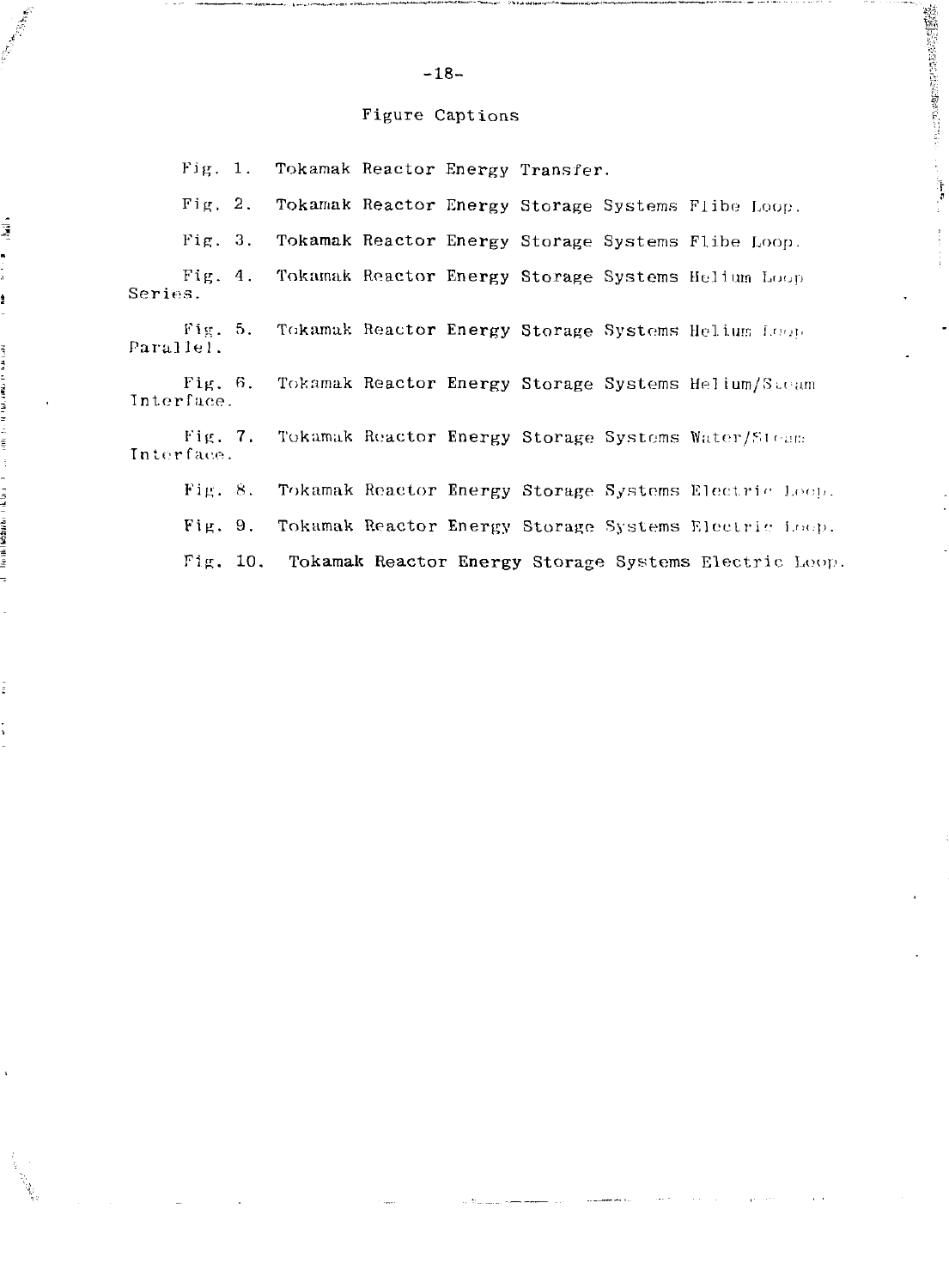

 $\mathcal{L}^{\pm}$  $\sim$   $\sim 1$  .

 $\sim 10^{11}$  MeV

**Controller** 

and the



the control of the control of the con-

**Contract** 

 $\mathcal{A}^{\mathcal{A}}$  and  $\mathcal{A}^{\mathcal{A}}$  and  $\mathcal{A}^{\mathcal{A}}$ 

 $\alpha$  ,  $\beta$  ,  $\alpha$  ,  $\beta$ 

 $-18-$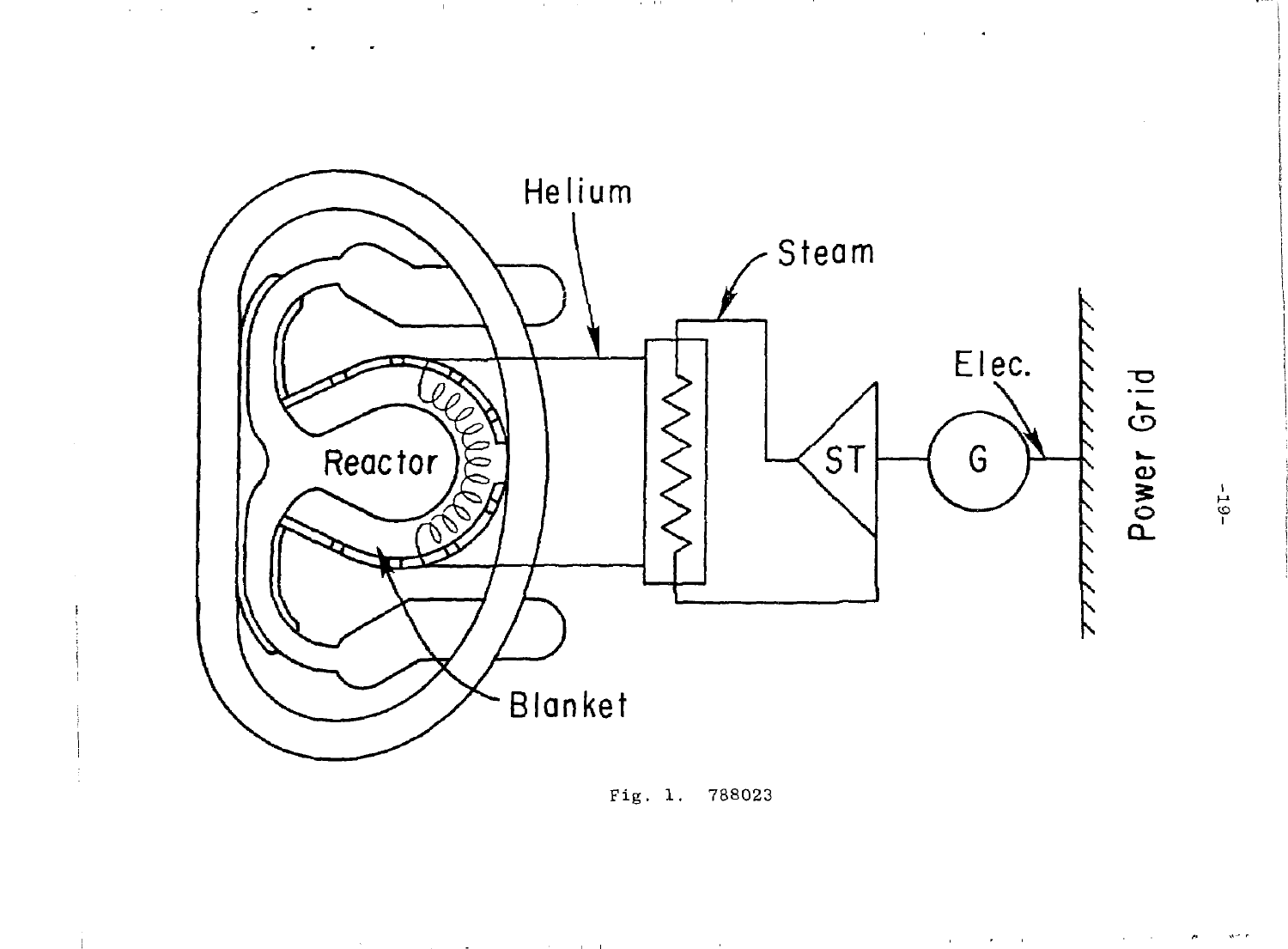

ن<br>محمد<br>في

Controller Controller Controller Controller Controller Controller Controller Controller Controller Controller<br>Controller Controller Controller Controller Controller Controller Controller Controller Controller Controller<br>Co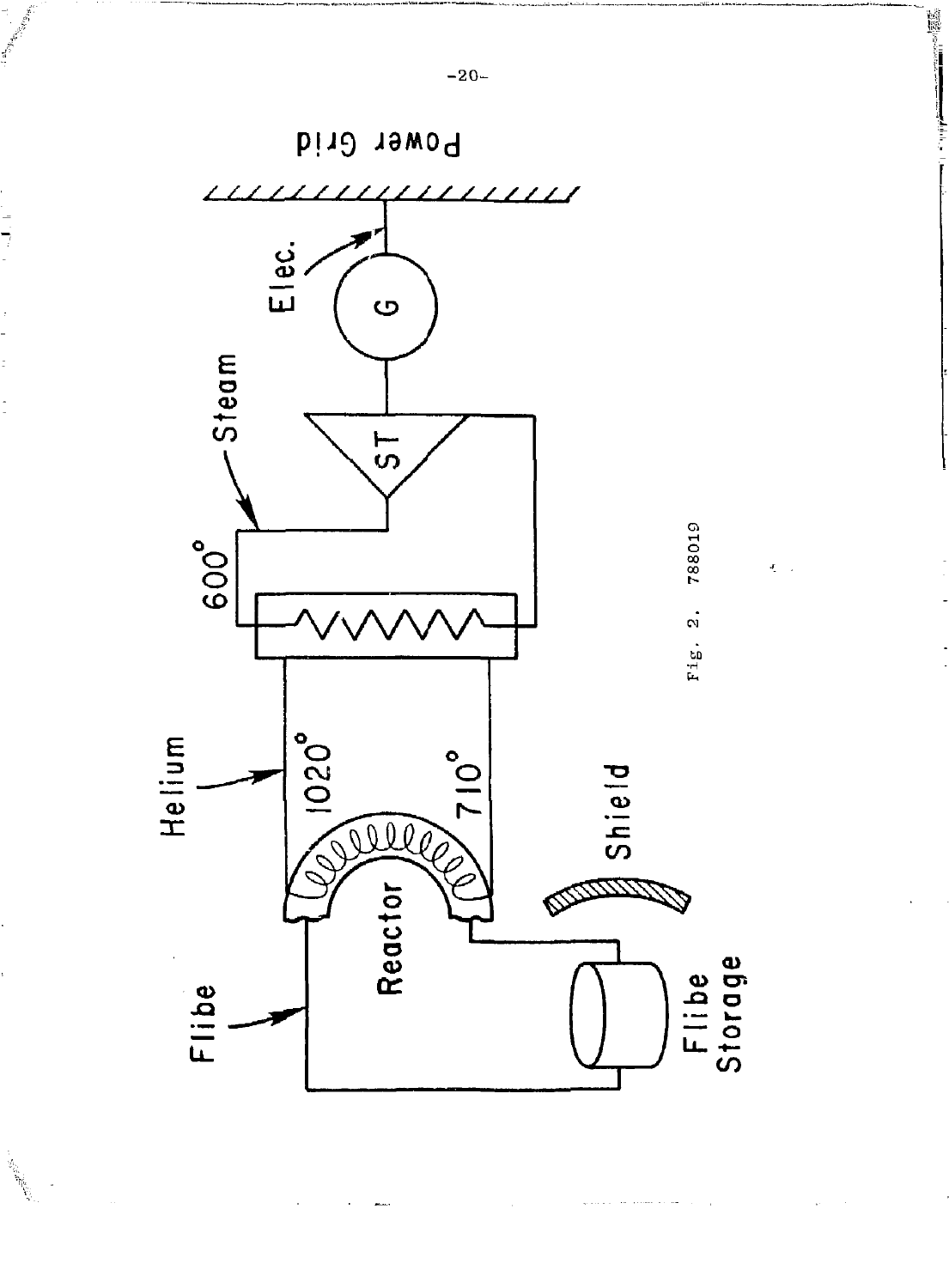

788022 Fig. 3.

医子宫

Y

١

 $\ddot{\tilde{}}$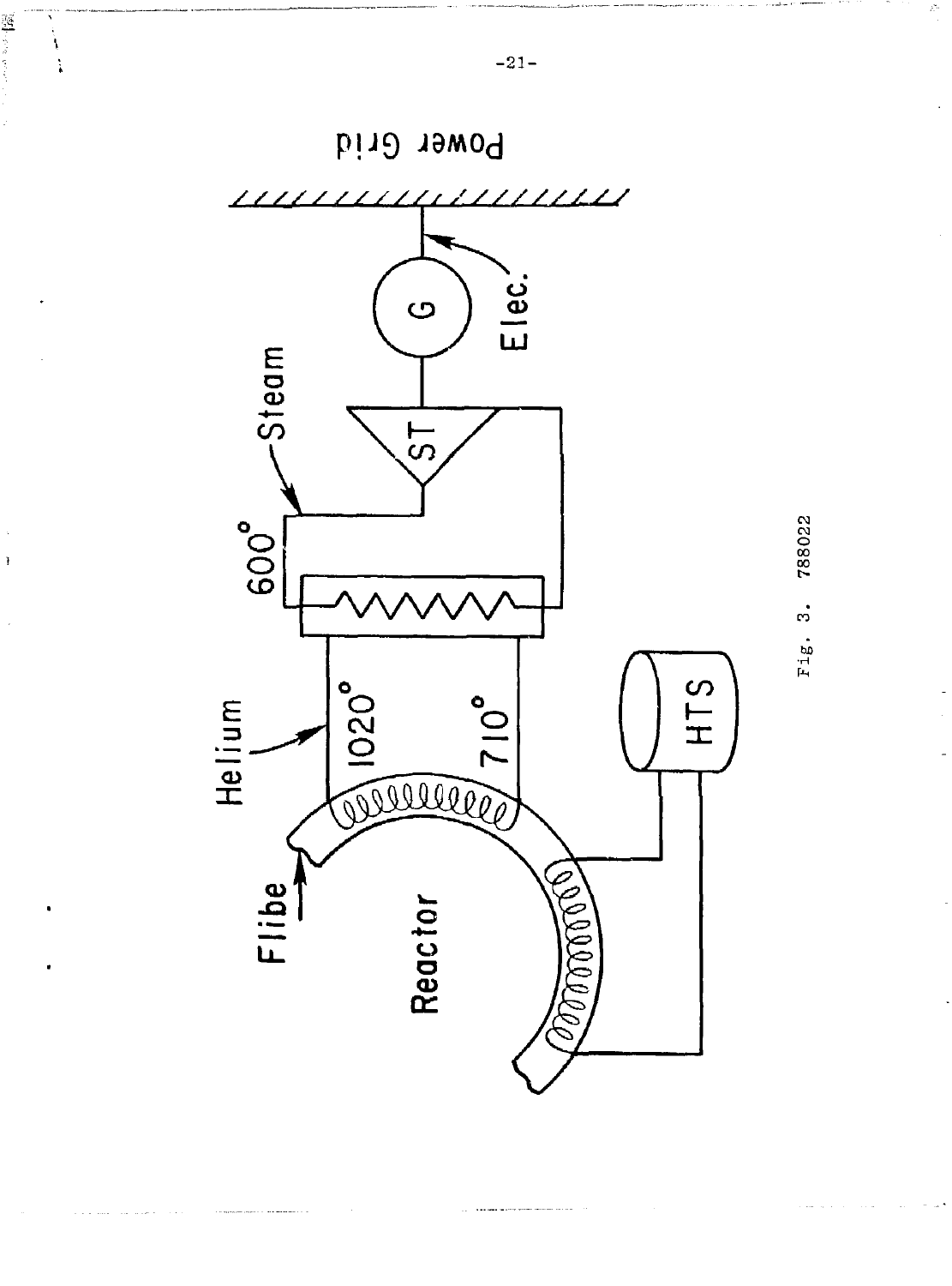

788014 Fig. 4. ● 軽減200mmの300mm以下の10mmで、201mm、201mm、201mm、201mm、201mm、201mm、201mm、201mm、201mm、201mm、201mm、201mm、201mm、201mm、20

 $\begin{aligned} \frac{\partial}{\partial t} & = \frac{\partial}{\partial t} \frac{\partial}{\partial x} + \frac{\partial}{\partial t} \frac{\partial}{\partial x} + \frac{\partial}{\partial x} \frac{\partial}{\partial x} + \frac{\partial}{\partial x} \frac{\partial}{\partial x} + \frac{\partial}{\partial x} \frac{\partial}{\partial x} + \frac{\partial}{\partial x} \frac{\partial}{\partial x} + \frac{\partial}{\partial x} \frac{\partial}{\partial x} + \frac{\partial}{\partial x} \frac{\partial}{\partial x} + \frac{\partial}{\partial x} \frac{\partial}{\partial x} + \frac{\partial}{\partial x} \frac{\partial}{\partial x} + \frac{\partial}{\partial x} \frac{\partial}{$ 

All March 19

 $\frac{1}{2}$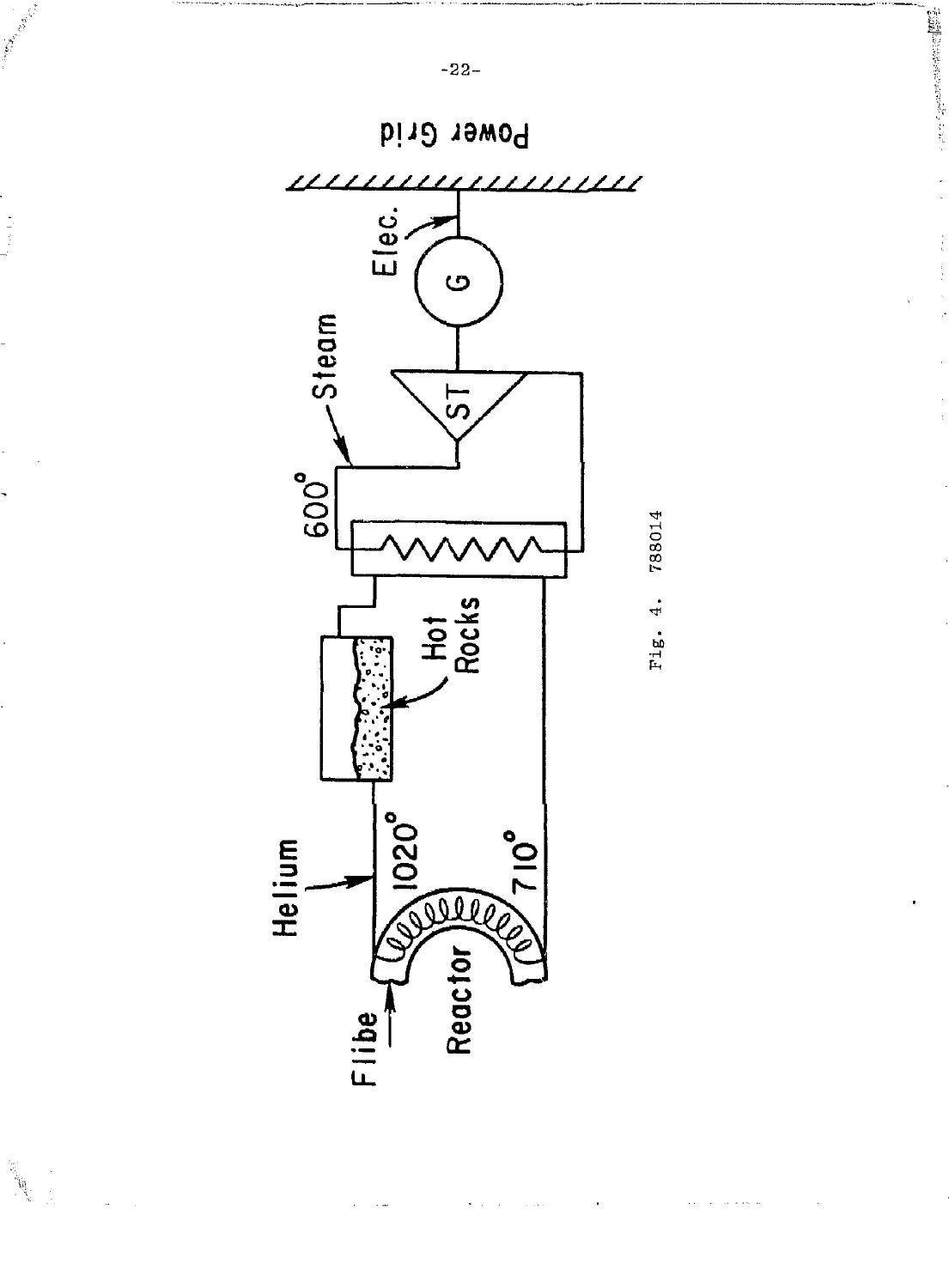

789024 Fig. 5.

 $-23-$ 

ia<br>C

 $\frac{1}{2}$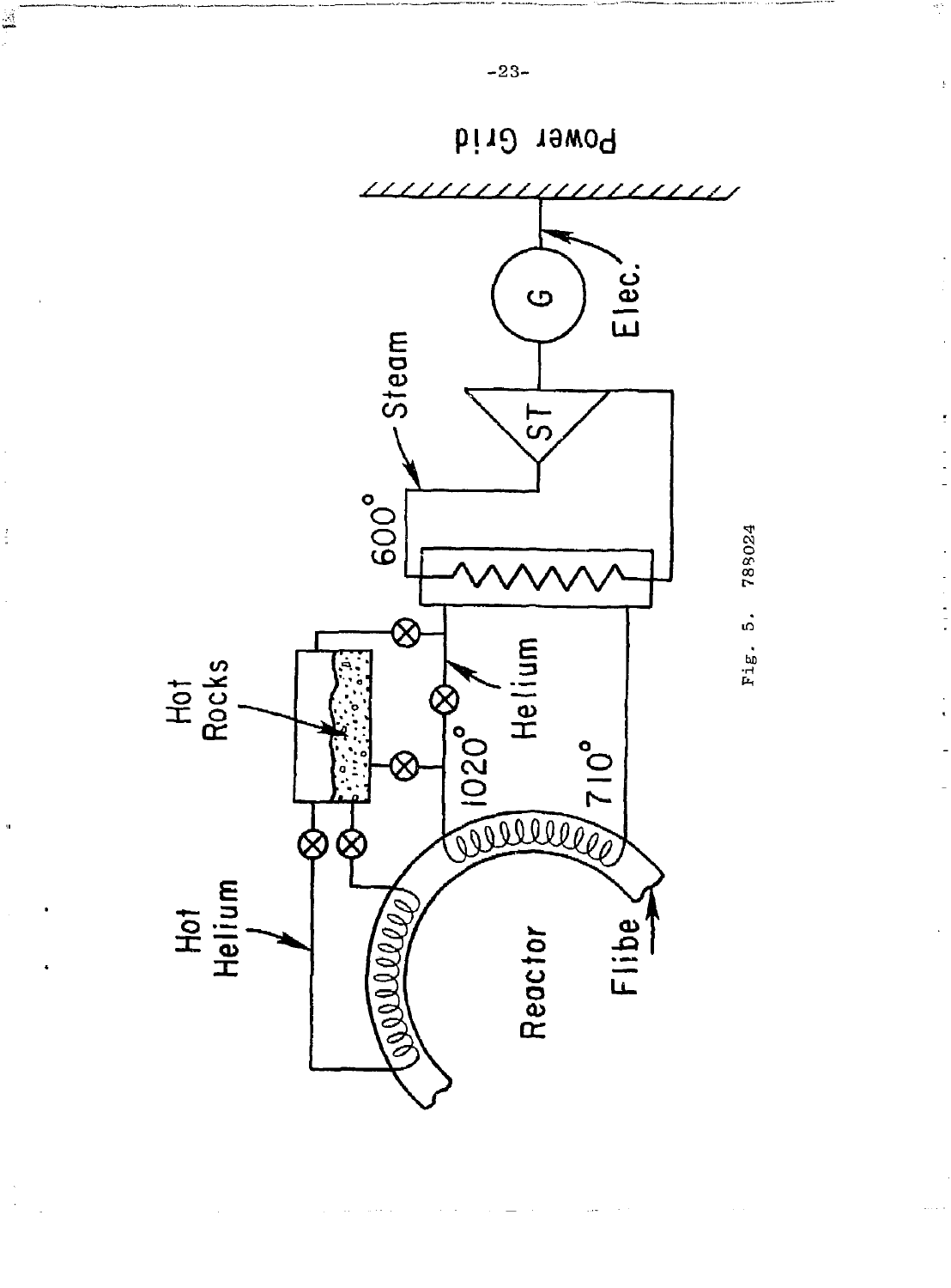

 $-24-$ 

**CONTRACTOR** 

 $\ddot{\ddot{z}}$ 

 $\frac{1}{2}$ 

ြို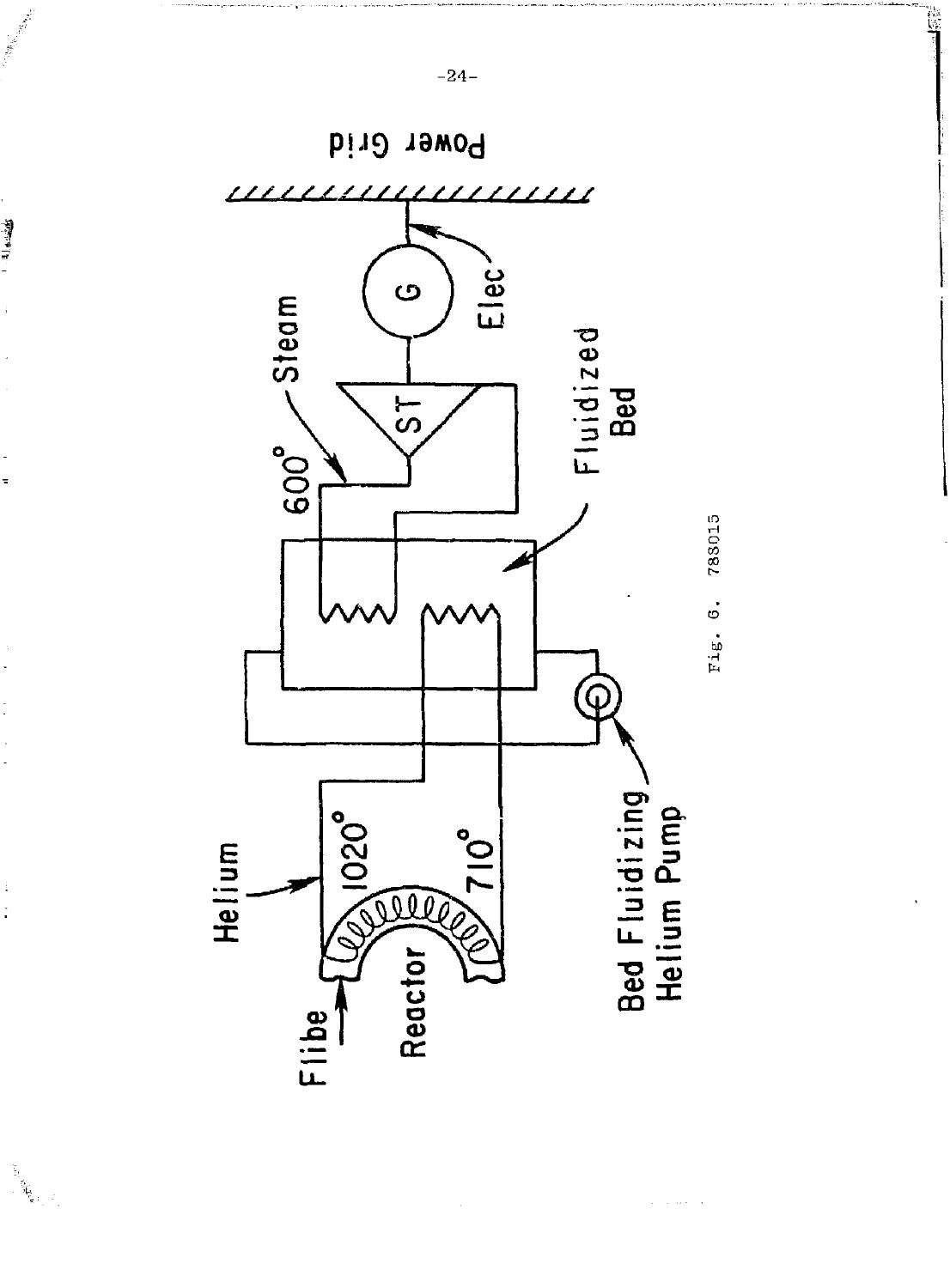

Fig. 7. 788020

contract the state of the contract of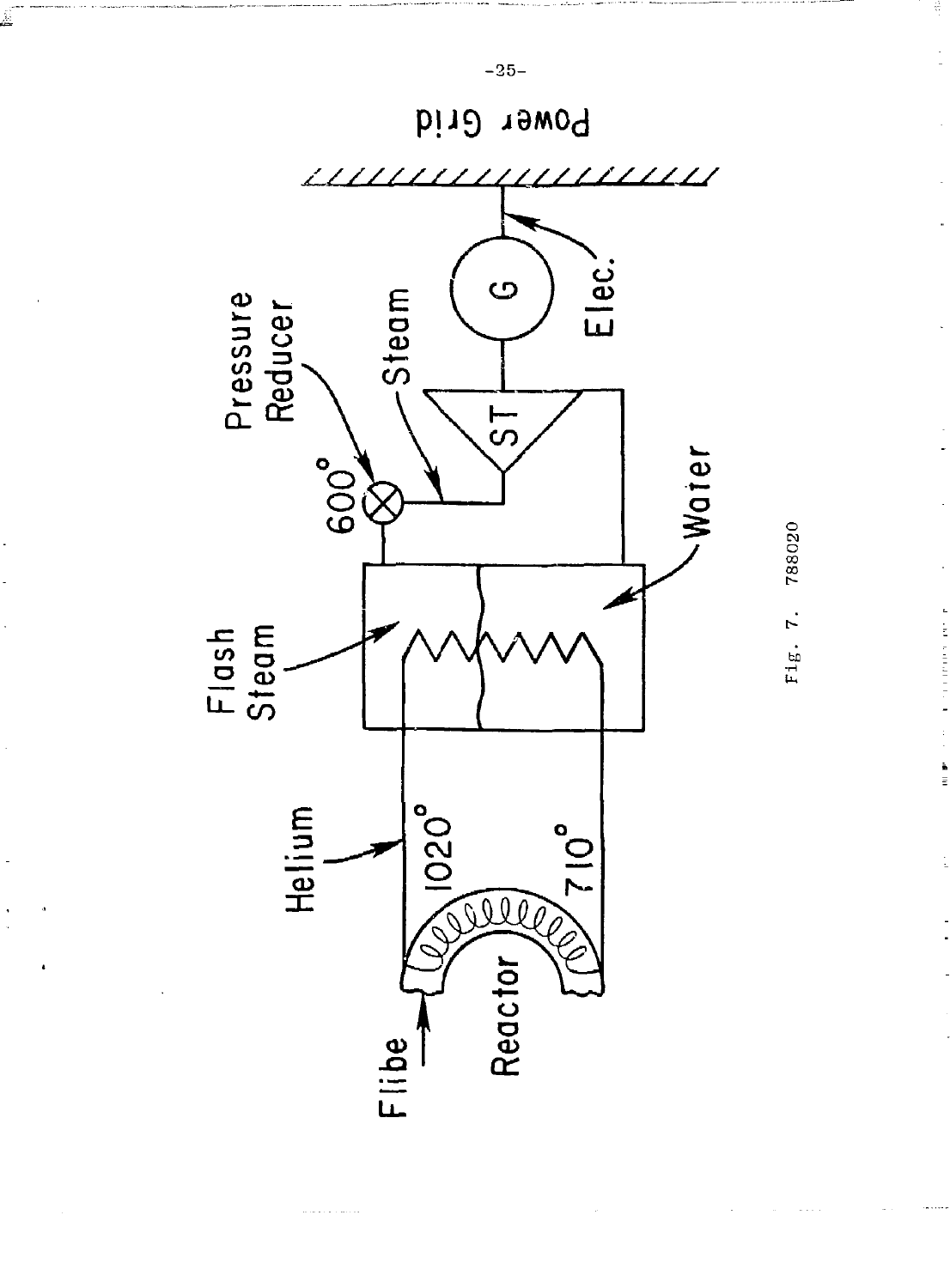

通过了

 $\bar{z}$ 

وسامته والمناقل فالمرادين

**The Content of Content of Content of Content**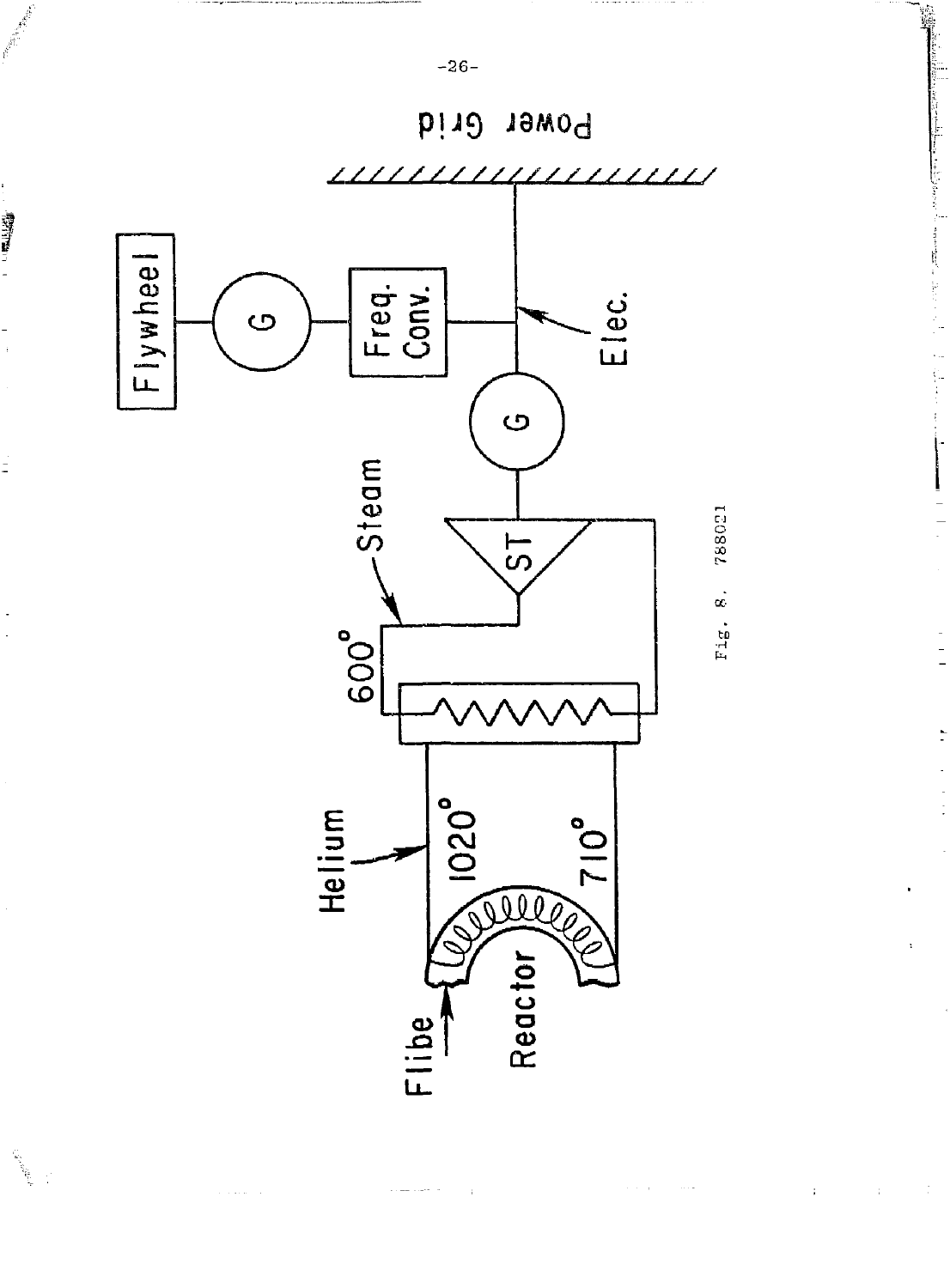

17 T NBA

ć,

 $\sim 100$ 

 $\epsilon$ 

 $\sigma$ 



and the state of the state of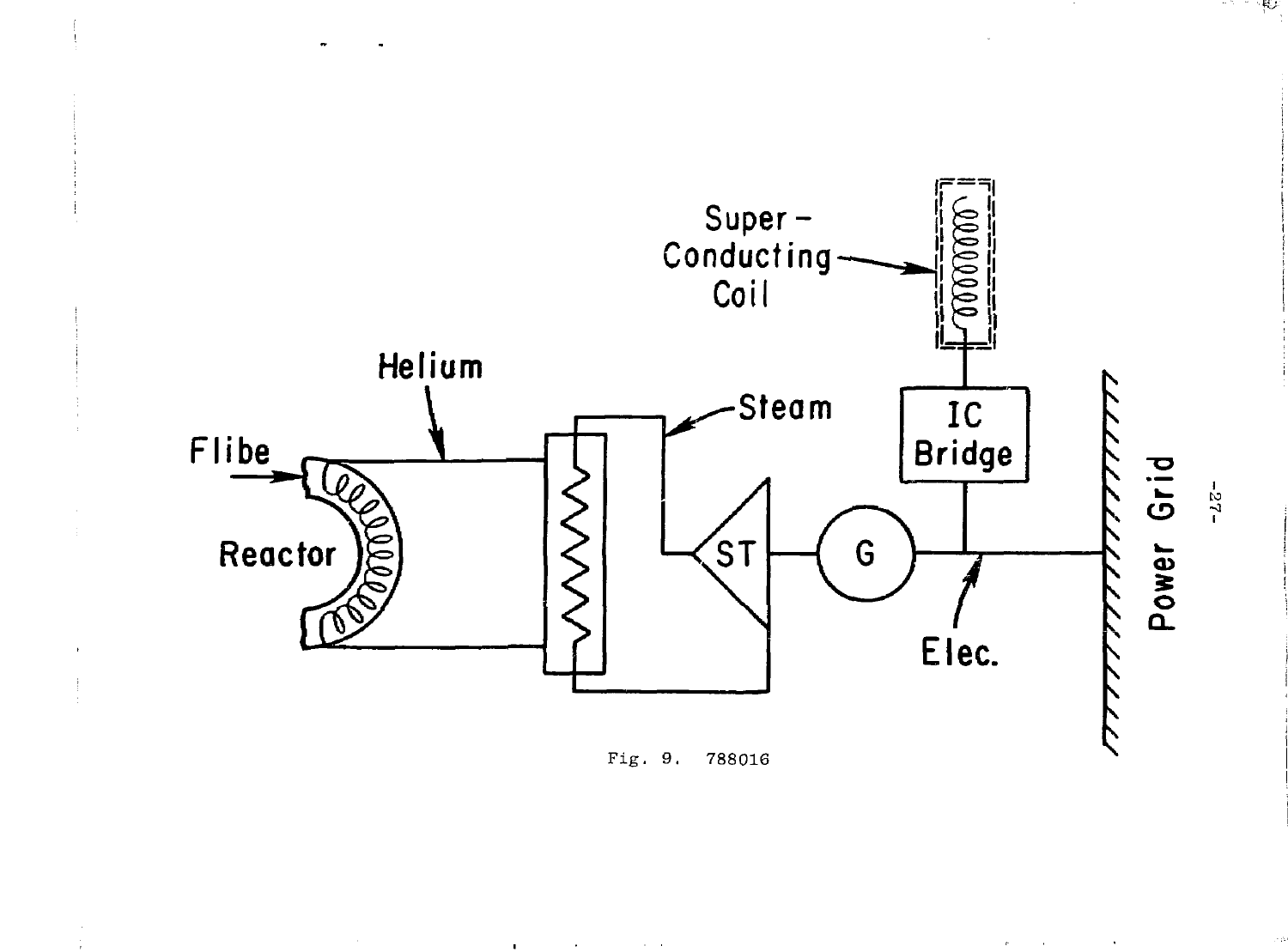

**1020°** 

Flibe

Dulles

Reactor

**POIZ** 

Helium

**Controller Street** 

 $\mathcal{N}$  of  $\mathcal{G}_{\mathcal{M}}$  ,  $\mathcal{S}$ 

 $\vdots$ 

 $\frac{1}{2}$ 

 $\frac{4}{3}$ 

a (politica).<br>Contra de la politica de la contra de la contra de la contra de la contra de la contra de la contra de la contra<br>Contra de la contra de la contra de la contra de la contra de la contra de la contra de la cont

Pumped<br>Storage

788013 Fig. 10.